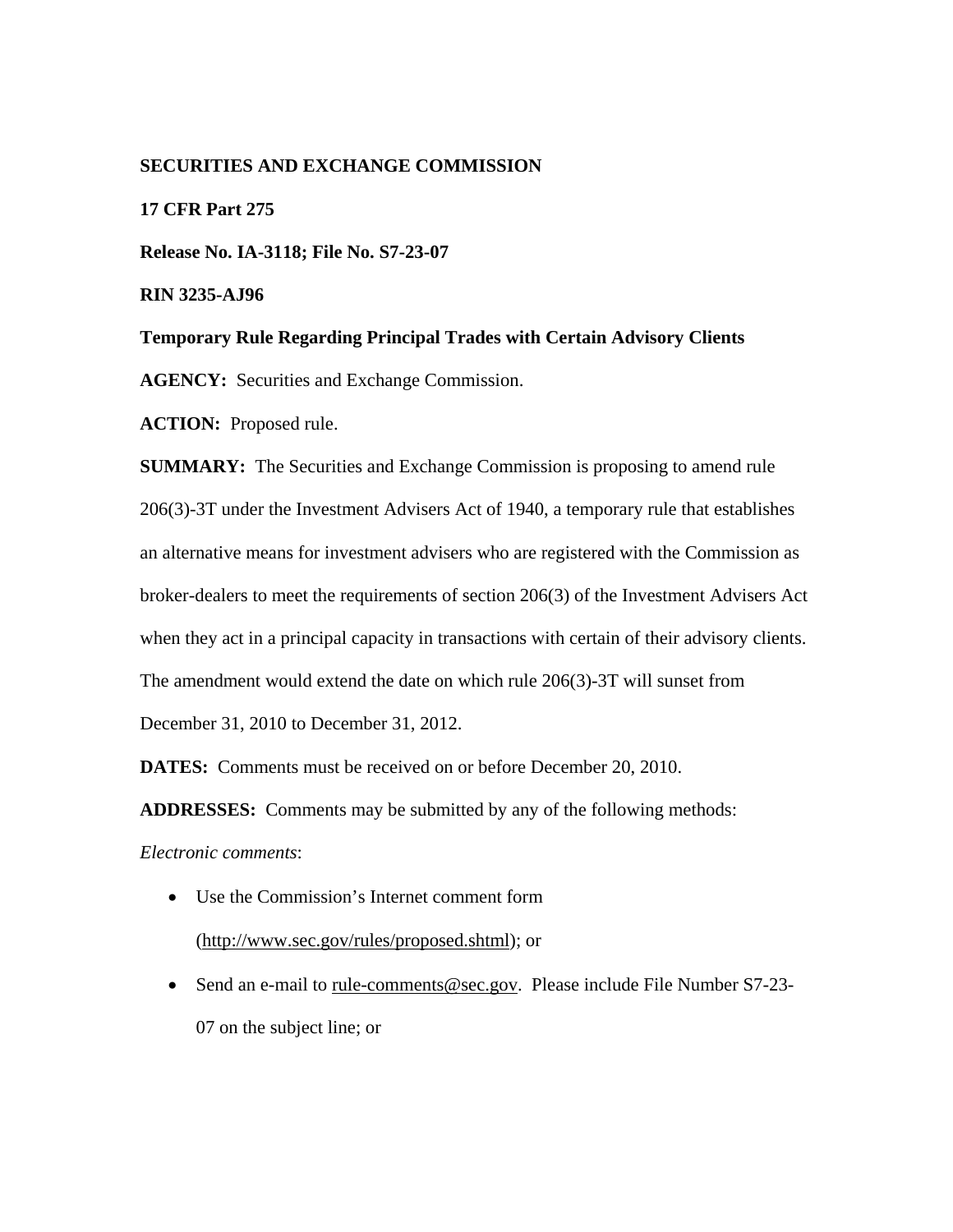• Use the Federal eRulemaking Portal (http://www.regulations.gov). Follow the instructions for submitting comments.

#### *Paper comments*:

• Send paper comments in triplicate to Elizabeth M. Murphy, Secretary, Securities and Exchange Commission, 100 F Street, NE, Washington, DC 20549-1090.

All submissions should refer to File Number S7-23-07. This file number should be included on the subject line if e-mail is used. To help us process and review your comments more efficiently, please use only one method. The Commission will post all comments on the Commission's Internet website

(http://www.sec.gov/rules/proposed.shtml). Comments are also available for website viewing and printing in the Commission's Public Reference Room, 100 F Street, NE, Washington, DC 20549 on official business days between the hours of 10:00 am and 3:00 pm. All comments received will be posted without change; we do not edit personal identifying information from submissions. You should submit only information that you wish to make available publicly.

**FOR FURTHER INFORMATION CONTACT:** Brian M. Johnson, Attorney-Adviser,

Devin F. Sullivan, Senior Counsel, Matthew N. Goldin, Branch Chief, or Sarah A. Bessin, Assistant Director, at (202) 551-6787 or *IArules@sec.gov*, Office of Investment Adviser Regulation, Division of Investment Management, U.S. Securities and Exchange Commission, 100 F Street, NE, Washington, DC 20549-5041.

**SUPPLEMENTARY INFORMATION:** The Securities and Exchange Commission is proposing an amendment to temporary rule 206(3)-3T [17 CFR 275.206(3)-3T] under the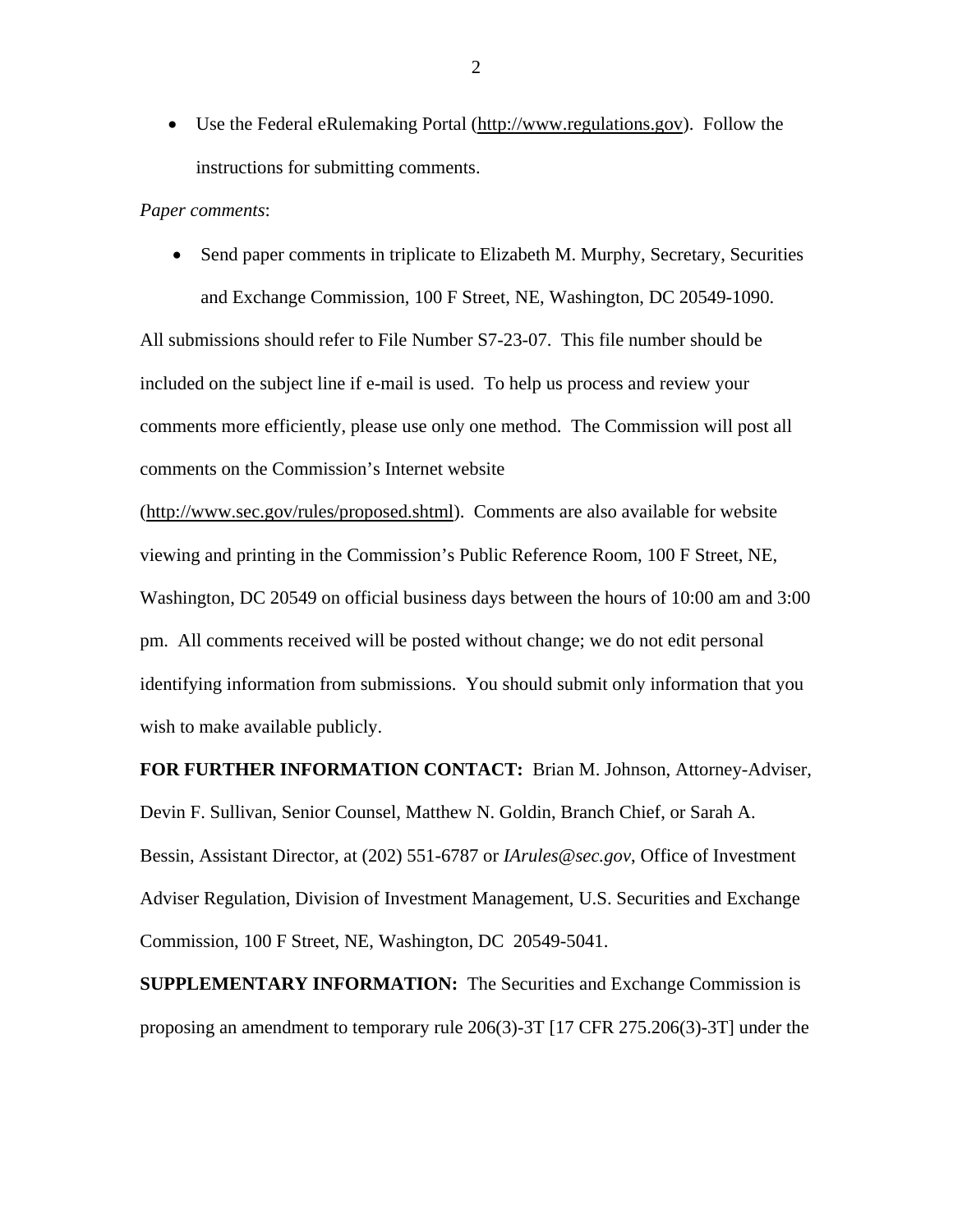Investment Advisers Act of 1940 [15 U.S.C. 80b] that would extend the date on which the rule will sunset from December 31, 2010 to December 31, 2012.

# **I. BACKGROUND**

<u>.</u>

protecting clients from conflicts of interest as a result of such transactions.<sup>4</sup> On September 24, 2007, we adopted, on an interim final basis, rule 206(3)-3T, a temporary rule under the Investment Advisers Act of 1940 (the "Advisers Act") that provides an alternative means for investment advisers who are registered with us as broker-dealers to meet the requirements of section 206(3) of the Advisers Act when they act in a principal capacity in transactions with certain of their advisory clients.<sup>1</sup> The purpose of the rule was to permit broker-dealers to sell to their advisory clients, in the wake of *Financial Planning Association v. SEC* (the "FPA Decision"),<sup>2</sup> certain securities held in the proprietary accounts of their firms that might not be available on an agency basis — or might be available on an agency basis only on less attractive terms<sup>3</sup> — while

Rule 206(3)-3T [17 CFR 275.206(3)-3T]. All references to rule 206(3)-3T and the various sections thereof in this release are to 17 CFR 275.206(3)-3T and its corresponding sections. *See also Temporary Rule Regarding Principal Trades with Certain Advisory Clients*, Investment Advisers Act Release No. 2653 (Sep. 24, 2007) [72 FR 55022 (Sep. 28, 2007)] ("2007 Principal Trade Rule Release").

 $\overline{c}$ <sup>2</sup> 482 F.3d 481 (D.C. Cir. 2007). In the FPA Decision, handed down on March 30, 2007, the Court of Appeals for the D.C. Circuit vacated (subject to a subsequent stay until October 1, 2007) rule  $202(a)(11)-1$  under the Advisers Act. Rule  $202(a)(11)-1$  provided, among other things, that fee-based brokerage accounts were not advisory accounts and were thus not subject to the Advisers Act. For further discussion of fee-based brokerage accounts, see 2007 Principal Trade Rule Release, Section I.

 $\overline{3}$ See 2007 Principal Trade Rule Release at nn.19-20 and Section VI.C.

 $\overline{4}$ As a consequence of the FPA Decision, broker-dealers offering fee-based brokerage accounts with an advisory component became subject to the Advisers Act with respect to those accounts, and the client relationship became fully subject to the Advisers Act. These broker-dealers — to the extent they wanted to continue to offer fee-based accounts and met the requirements for registration — had to: register as investment advisers, if they had not done so already; act as fiduciaries with respect to those clients; disclose all material conflicts of interest; and otherwise fully comply with the Advisers Act,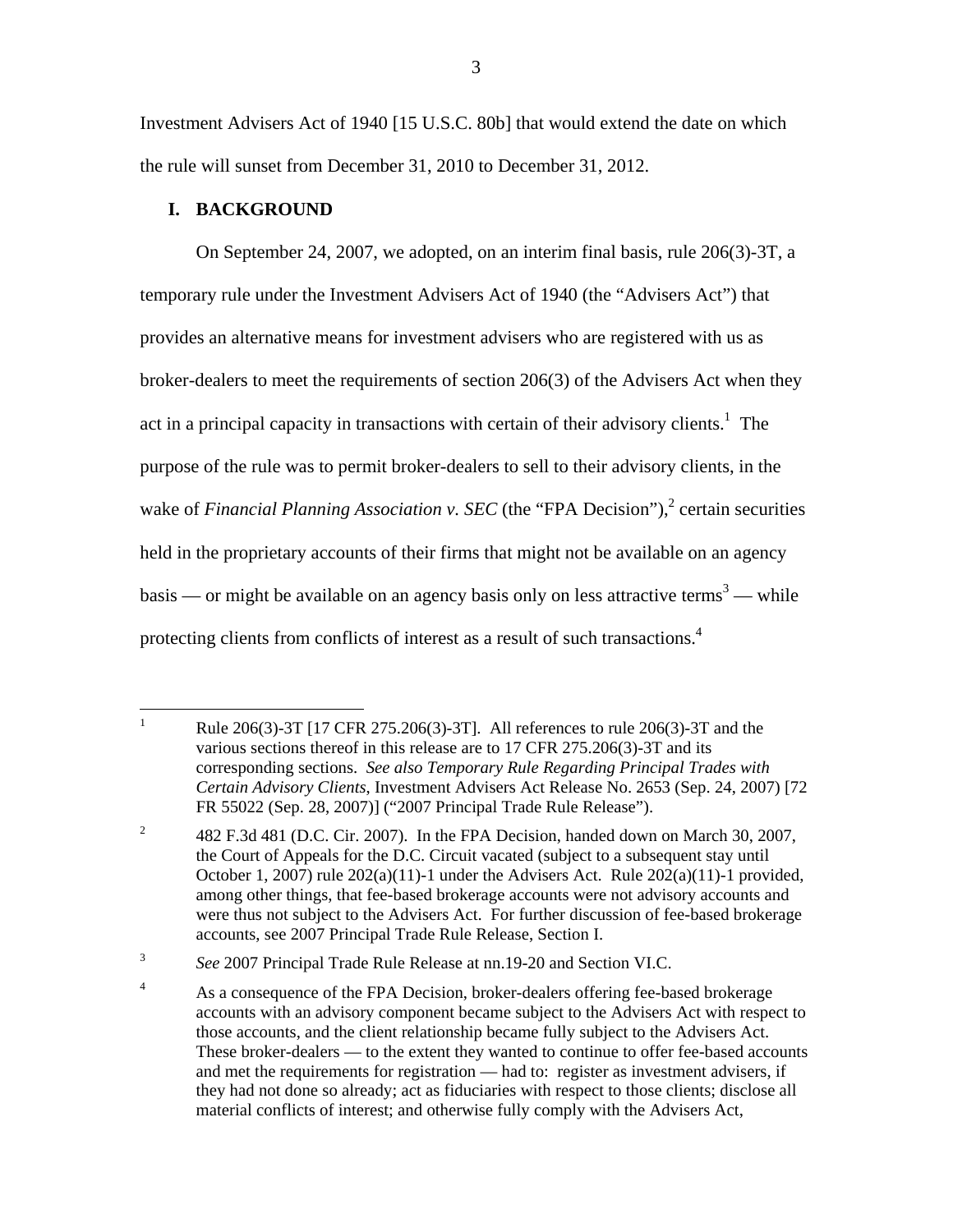As initially adopted on an interim final basis, rule 206(3)-3T was set to expire on December 31, 2009. In December 2009, however, we adopted rule 206(3)-3T as a final rule in the same form in which it was adopted on an interim final basis in 2007, except that we extended the rule's sunset period by one year to December 31, 2010.<sup>5</sup> We deferred final action on rule 206(3)-3T in December 2009 because we needed additional time to understand how, and in what situations, the rule was being used.<sup>6</sup>

On July 21, 2010, President Obama signed into law the Dodd-Frank Wall Street Reform and Consumer Protection Act (the "Dodd-Frank Act").<sup>7</sup> Under section 913 of the Dodd-Frank Act, we are required to conduct a study, and provide a report to Congress, concerning the obligations of broker-dealers and investment advisers, including the standards of care applicable to those intermediaries and their associated persons.<sup>8</sup> We intend to deliver the report concerning this study, as required by the Dodd-Frank Act, no later than January 21, 2011.<sup>9</sup>

including the restrictions on principal trading contained in section 206(3) of the Act. *See*  2007 Principal Trade Rule Release, Section I.

5 <sup>5</sup> *See Temporary Rule Regarding Principal Trades with Certain Advisory Clients*, Investment Advisers Act Release No. 2965 (Dec. 23, 2009) [74 FR 69009 (Dec. 30, 2009)] ("Extension Release") and *Temporary Rule Regarding Principal Trades With Certain Advisory Clients*, Investment Advisers Act Release No. 2965A (Dec. 31, 2009) [75 FR 742 (Jan. 6, 2010)] (making a technical correction to the Extension Release).

6 See Extension Release, Section II.c.

1

 $\overline{7}$ Pub. L. No. 111-203, 124 Stat. 1376 (2010).

9 See section 913(d)(1) of the Dodd-Frank Act (requiring us to submit the study to Congress no later than six months after the date of enactment of the Dodd-Frank Act).

 $\overline{8}$ (July 27, 2010) [75 FR 44996 (July 30, 2010)]. <sup>8</sup> *See generally* section 913 of the Dodd-Frank Act and *Study Regarding Obligations of Brokers, Dealers, and Investment Advisers*, Investment Advisers Act Release No. 3058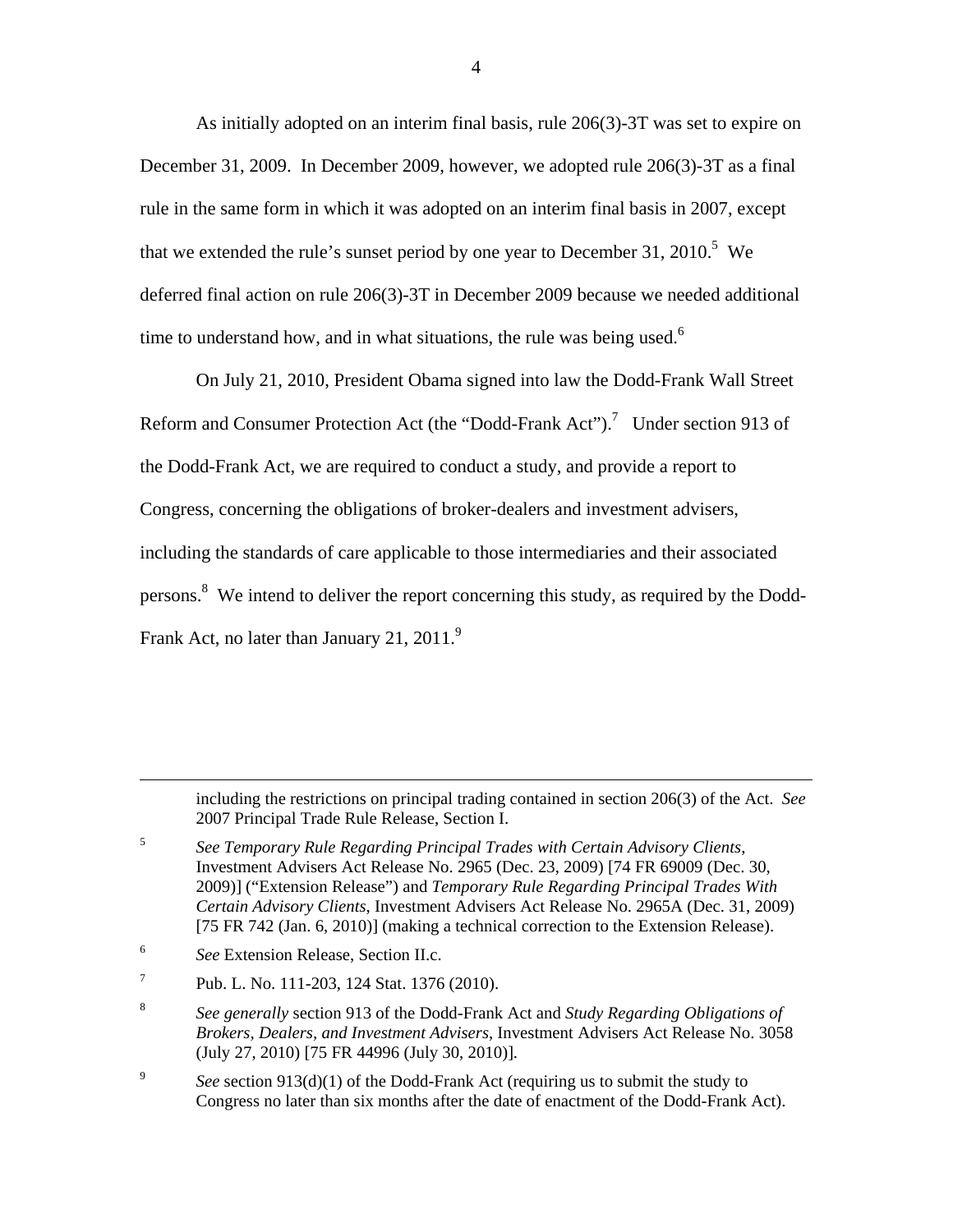Our staff has observed the use of the rule by entities that are investment advisers also registered with us as broker-dealers.<sup>10</sup> Of the firms contacted by our staff, some firms indicated that they were relying on the rule. As discussed more fully below, our staff observed several compliance issues. The staff is pursuing those matters where appropriate, including referrals to the Division of Enforcement.

# **II. DISCUSSION**

We are proposing to amend rule 206(3)-3T only to extend the rule's expiration date by two additional years. If the rule is amended, absent further action by the Commission, the rule will expire on December 31, 2012.

As noted above, under section 913 of the Dodd-Frank Act, we are required to conduct a study and provide a report to Congress concerning the obligations of brokerdealers and investment advisers, including the standard of care applicable to those intermediaries.<sup>11</sup> We are required to deliver the report concerning this study no later than six months after the enactment of the Dodd-Frank Act, in January  $2011$ .<sup>12</sup>

Section 913 of the Dodd-Frank Act also authorizes us to promulgate rules concerning, among other things, the legal or regulatory standards of care for brokerdealers, investment advisers, and persons associated with these intermediaries for providing personalized investment advice about securities to retail customers. In enacting any rules pursuant to this authority, we are required to consider the findings, conclusions, and recommendations of the mandated study. The study and our

<u>.</u>

 $\overline{a}$ Rule  $206(3)$ -3T is available only to an investment adviser that is a broker-dealer registered under section 15 of the Securities Exchange Act of 1934 [15 U.S.C. 78o]. Rule 206(3)-3T(a)(7).

 $11$ See *supra* note 8 and accompanying text.

<sup>12</sup> See *supra* note 9 and accompanying text.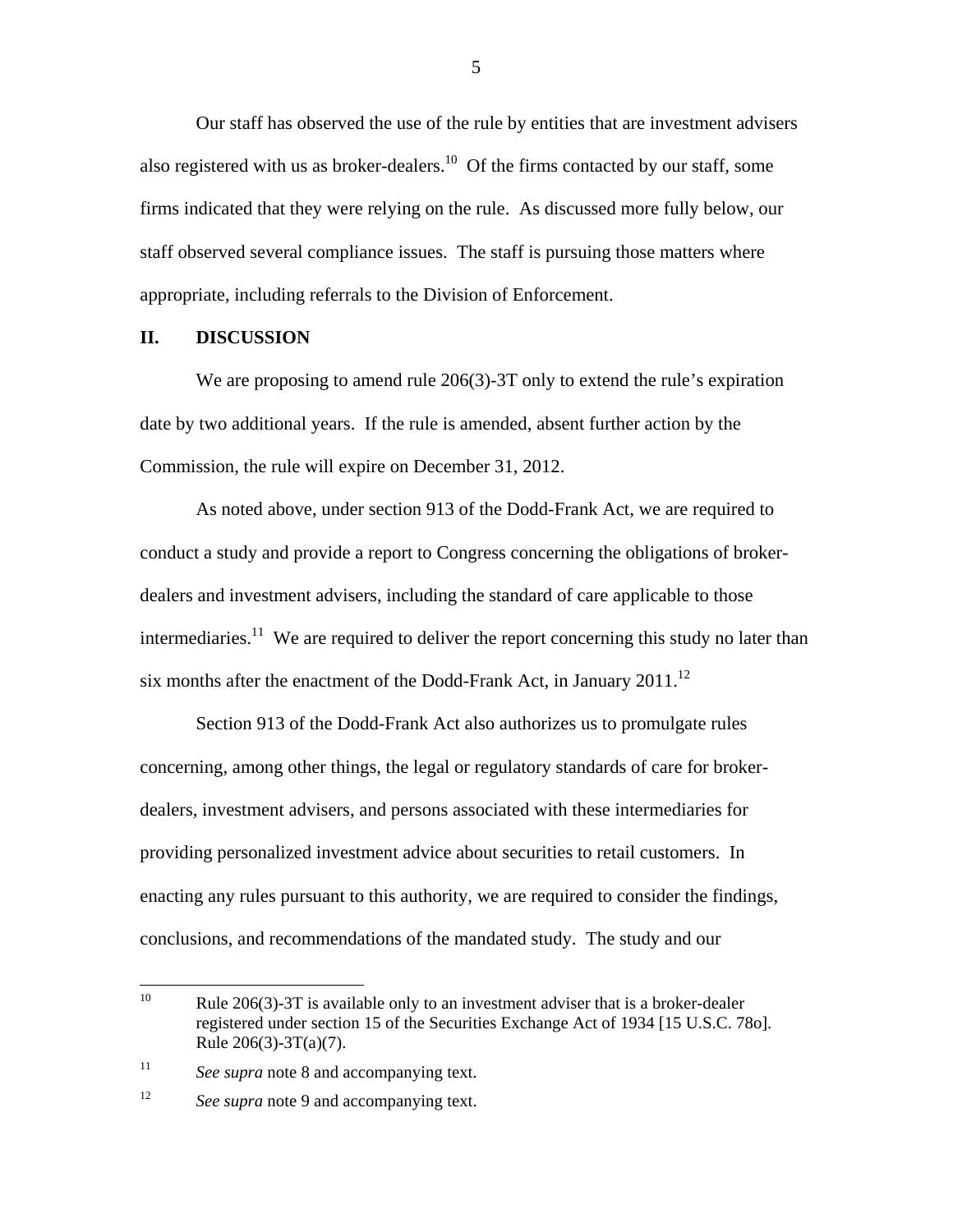consideration of the need for further rulemaking pursuant to this authority are part of our broader consideration of the regulatory requirements applicable to broker-dealers and investment advisers in connection with the Dodd-Frank Act.<sup>13</sup>

As part of this study and any rulemaking that may follow, we expect to consider the issues raised by principal trading, including the restrictions in section 206(3) of the Advisers Act and our experiences with, and observations regarding, the operation of rule 206(3)-3T. We will not, however, complete our consideration of these issues before December 31, 2010, rule 206(3)-3T's current expiration date.

requirements applicable to broker-dealers and investment advisers.<sup>14</sup> We believe that firms' compliance with the substantive provisions of rule 206(3)-3T as currently in effect provides sufficient protections to advisory clients to warrant the rule's continued operation for an additional limited period of time while we conduct the study mandated by the Dodd-Frank Act and consider more broadly the regulatory

If we permit rule 206(3)-3T to expire on December 31, 2010, after that date investment advisers also registered as broker-dealers who currently rely on rule 206(3)- 3T would be required to comply with section 206(3)'s transaction-by-transaction written disclosure and consent requirements without the benefit of the alternative means of complying with these requirements currently provided by rule 206(3)-3T. This could

1

The study mandated by section 913 of the Dodd-Frank Act is one of several studies and other actions relevant to the regulation of broker-dealers and investment advisers mandated by that Act. *See, e.g.*, section 914 of the Dodd-Frank Act (requiring the Commission to review and analyze the need for enhanced examination and enforcement resources for investment advisers); section 919 of the Dodd-Frank Act (authorizing the Commission to issue rules designating documents or information that shall be provided by a broker or dealer to a retail investor before the purchase of an investment product or service by the retail investor).

 $14$ For a discussion of some of the benefits underlying rule  $206(3)$ -3T, see 2007 Principal Trade Rule Release, Section VI.C.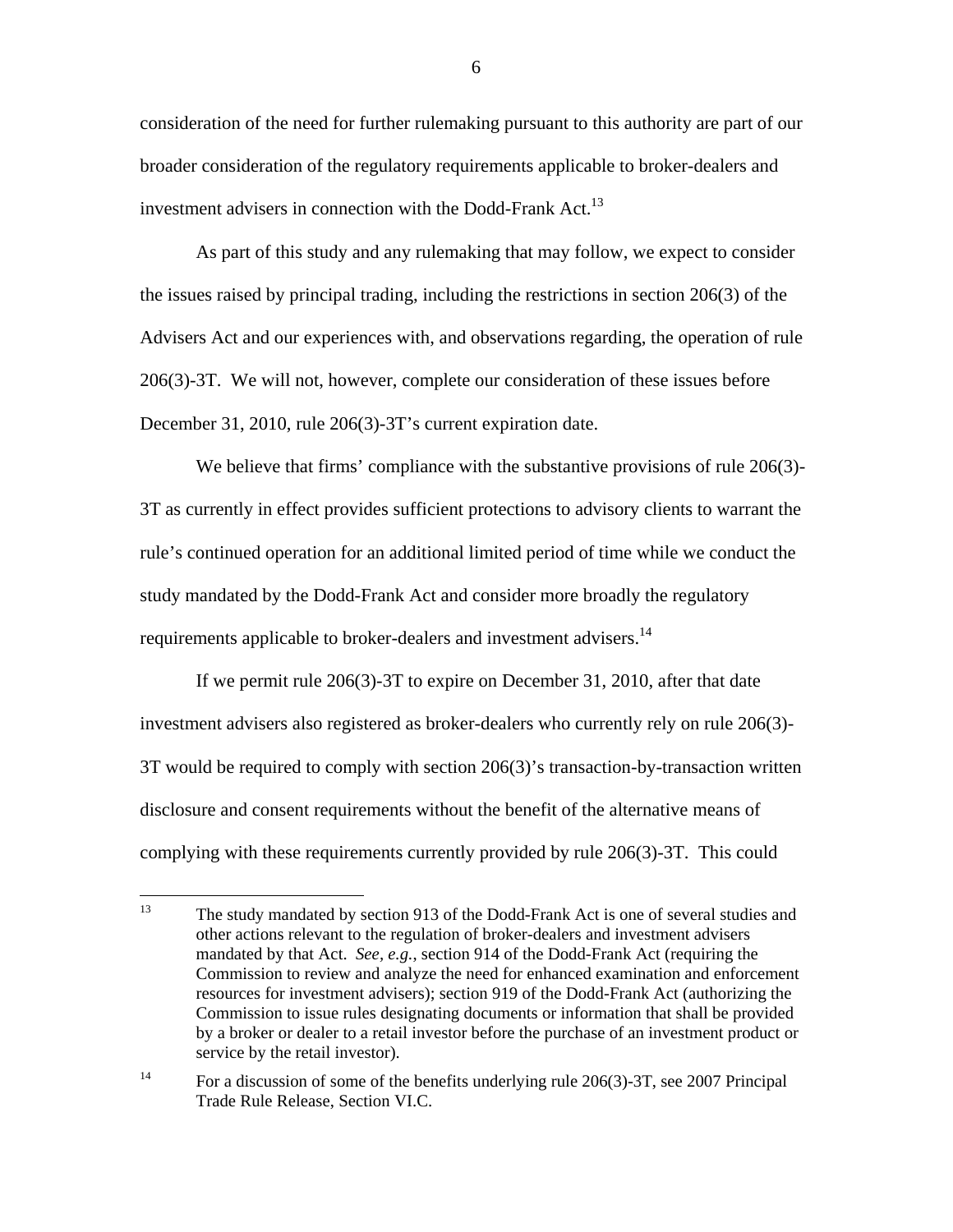limit the access of non-discretionary advisory clients of advisory firms that are also registered as broker-dealers to certain securities.<sup>15</sup> In addition, certain of these firms have informed us that, if rule 206(3)-3T were to expire on December 31, 2010, they would be required to make substantial changes to their disclosure documents, client agreements, procedures, and systems.

As noted above, our staff has observed the use of the rule by entities that are investment advisers and are also registered as broker-dealers.<sup>16</sup> Of the firms contacted by our staff, some indicated that they were relying on the rule. Significantly, among those advisers, our staff did not identify instances of "dumping," a particular concern underlying section 206(3) of the Advisers Act.<sup>17</sup> However, our staff did observe certain compliance issues, including but not limited to instances in which firms:

• did not comply with section 206(3) or rule 206(3)-3T for certain transactions that were executed on a principal basis; $^{18}$ 

See *id.* 

 $16\,$ The Office of Compliance Inspections and Examinations conducted examinations regarding compliance with rule 206(3)-3T. The staff's observations discussed in this release are from these examinations.

 $17\,$ Investment Trust Study). Congress intended section  $206(3)$  to address concerns that an adviser might engage in principal transactions to benefit itself or its affiliates, rather than the client. In particular, Congress was concerned that advisers might use advisory accounts to "dump" unmarketable securities or those the advisers fear may decline in value. *See* Investment Trusts and Investment Companies: Hearings on S. 3580 Before the Subcomm. of the Comm. on Banking and Currency, 76th Cong., 3d Sess. 320, 322 (1940) ("[i]f a fellow feels he has a sour issue and finds a client to whom he can sell it, then that is not right. . . .") (statement of David Schenker, Chief Counsel, Securities and Exchange Commission

 $18\,$  ineligible for trading pursuant to the rule. For example, the staff observed instances in which transactions in underwritten securities were not identified as being executed in a principal capacity, even when these securities passed through a firm's inventory. In addition, the staff observed instances in which firms executed principal transactions in reliance on rule 206(3)-3T in securities that were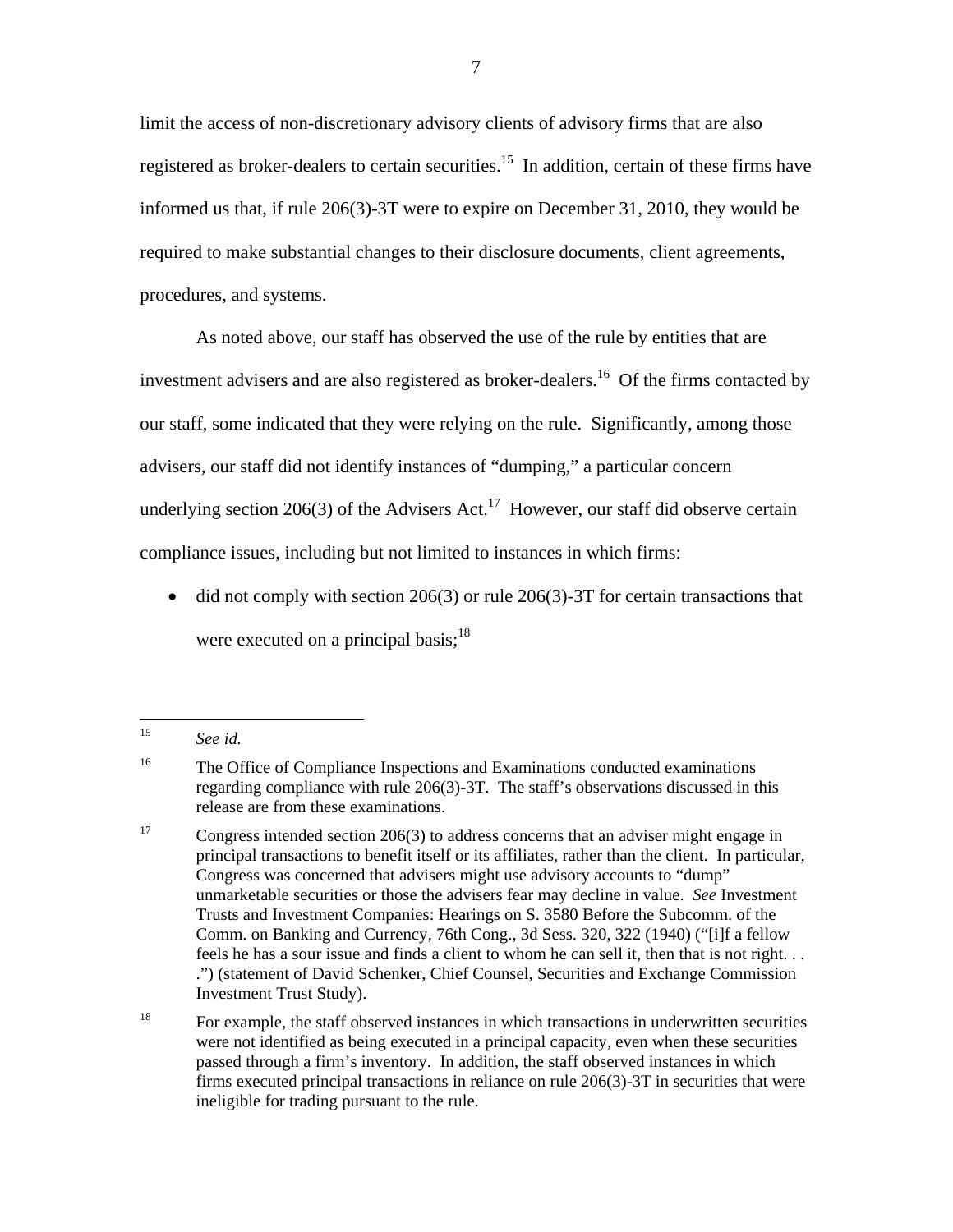- disclosure and consent provisions;<sup>19</sup> • demonstrated weaknesses relating to compliance monitoring of electronic systems to identify principal trades and to validate compliance with rule 206(3)-3T's
- failed to test periodically the adequacy of their compliance programs;
- had inadequate policies and procedures concerning rule  $206(3)-3T;^{20}$
- did not provide disclosures or provided disclosures that appeared to be potentially confusing, misleading, or incomplete; $^{21}$
- failed to obtain transaction-by-transaction consent;
- provided written confirmations that appeared to be potentially confusing or incomplete: $^{22}$  and
- maintained books and records in a manner that did not enable the staff meaningfully to assess compliance with rule  $206(3)$ -3T.<sup>23</sup>

- 21 Such observations were made with respect to prospective written disclosures, transactionby-transaction disclosures, and client annual reports. For example, the staff observed instances in which firms placed limitations on clients' ability to revoke their permission to execute transactions on a principal basis. The staff also observed instances in which annual summary reports were not sent to clients or were incomplete.
- 22 For example, the staff observed instances in which confirmations did not clearly state that the client's consent was given *prior to execution.*
- 23 For example, in some instances, the staff was unable to verify whether oral transactionby-transaction disclosures were, in fact, provided. The staff also observed instances in

<sup>1</sup> For example, in some instances, automated compliance systems erroneously permitted advisory client transactions to be executed on a principal basis for clients that had not authorized such transactions.

<sup>20</sup> See 2007 Principal Trade Rule Release, Section II.B.8 (". . . an adviser relying on rule 206(3)-3T as an alternative means of complying with section 206(3) must have adopted and implemented written policies and procedures reasonably designed to comply with the requirements of the rule."); Rule  $206(4)$ -7(a)  $[17$  CFR 275.206(4)-7(a)] (requiring an investment adviser registered with us to adopt and implement written policies and procedures reasonably designed to prevent violations of the Advisers Act (and the rules thereunder) by the adviser or any of its supervised persons).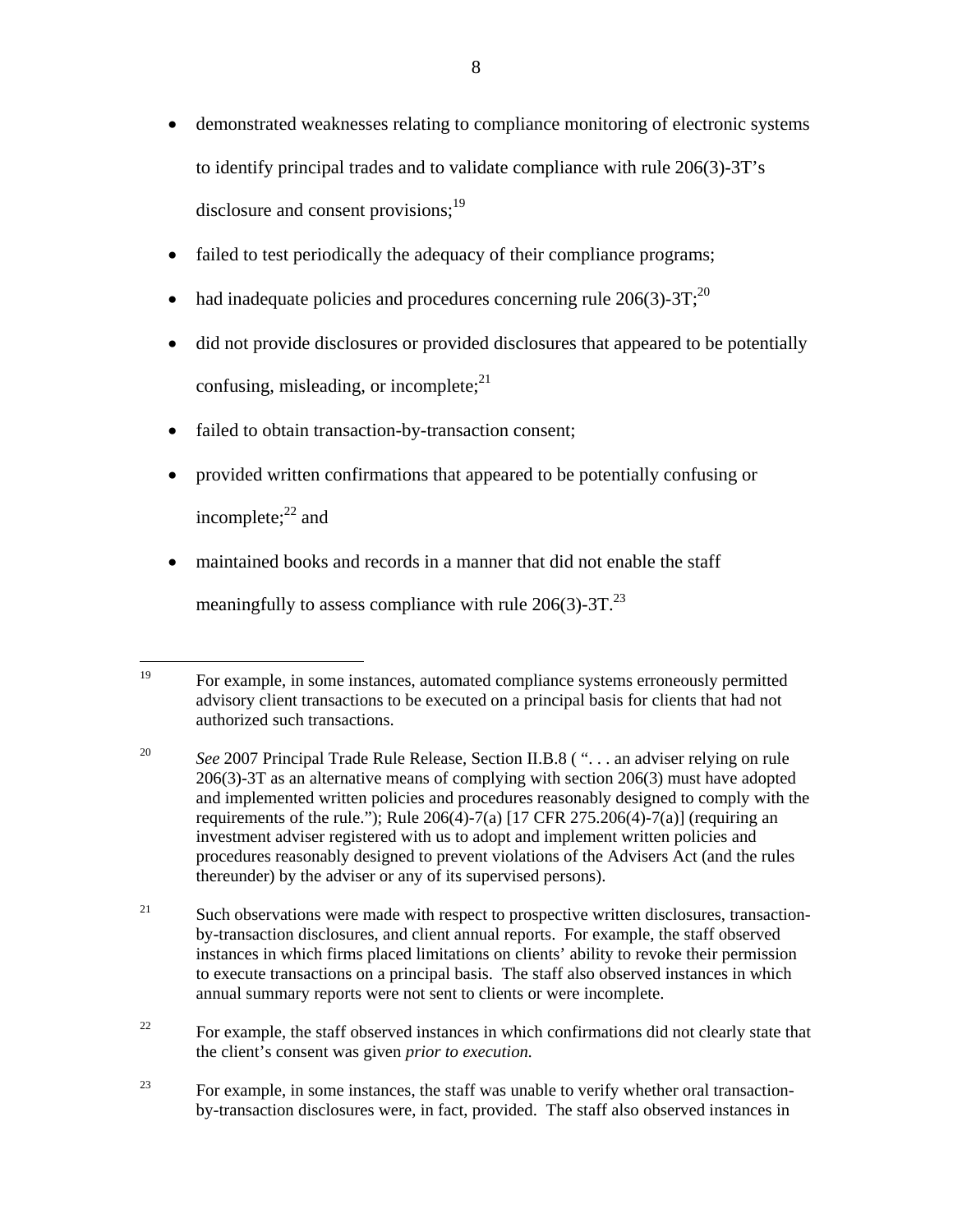We find it important that the staff found no instances of "dumping" by advisers the staff observed were relying on rule  $206(3)$ -3T.<sup>24</sup> However, we remain concerned about the compliance issues observed by the staff. As noted above, the staff is pursuing those matters where appropriate, including referrals to the Division of Enforcement. If the rule is extended, the staff will monitor compliance and continue to take appropriate action to help ensure that firms are complying with the rule's conditions, including referring firms to the Division of Enforcement if warranted. We further encourage all firms that rely on rule 206(3)-3T to evaluate whether they have any of the compliance issues discussed in this Release, and if so, to take steps to address them.

In light of these and other considerations discussed in this Release, we believe that it would be premature to require these firms to restructure their operations and client relationships before we complete our study and our broader consideration of the regulatory requirements applicable to broker-dealers and investment advisers. To the extent our consideration of these issues leads to new rules concerning principal trading, these firms would again be required to restructure their operations and client relationships, potentially at substantial expense.

As part of our broader consideration of the regulatory requirements applicable to broker-dealers and investment advisers, we intend to carefully consider principal trading by advisers, including whether rule 206(3)-3T should be substantively modified, supplanted, or permitted to expire. In making these determinations, we expect to consider, among other things, the results of the study required by section 913 of the

24

1

which it was unable to establish whether certain transactions were, in fact, subject to section 206(3).

See supra note 17.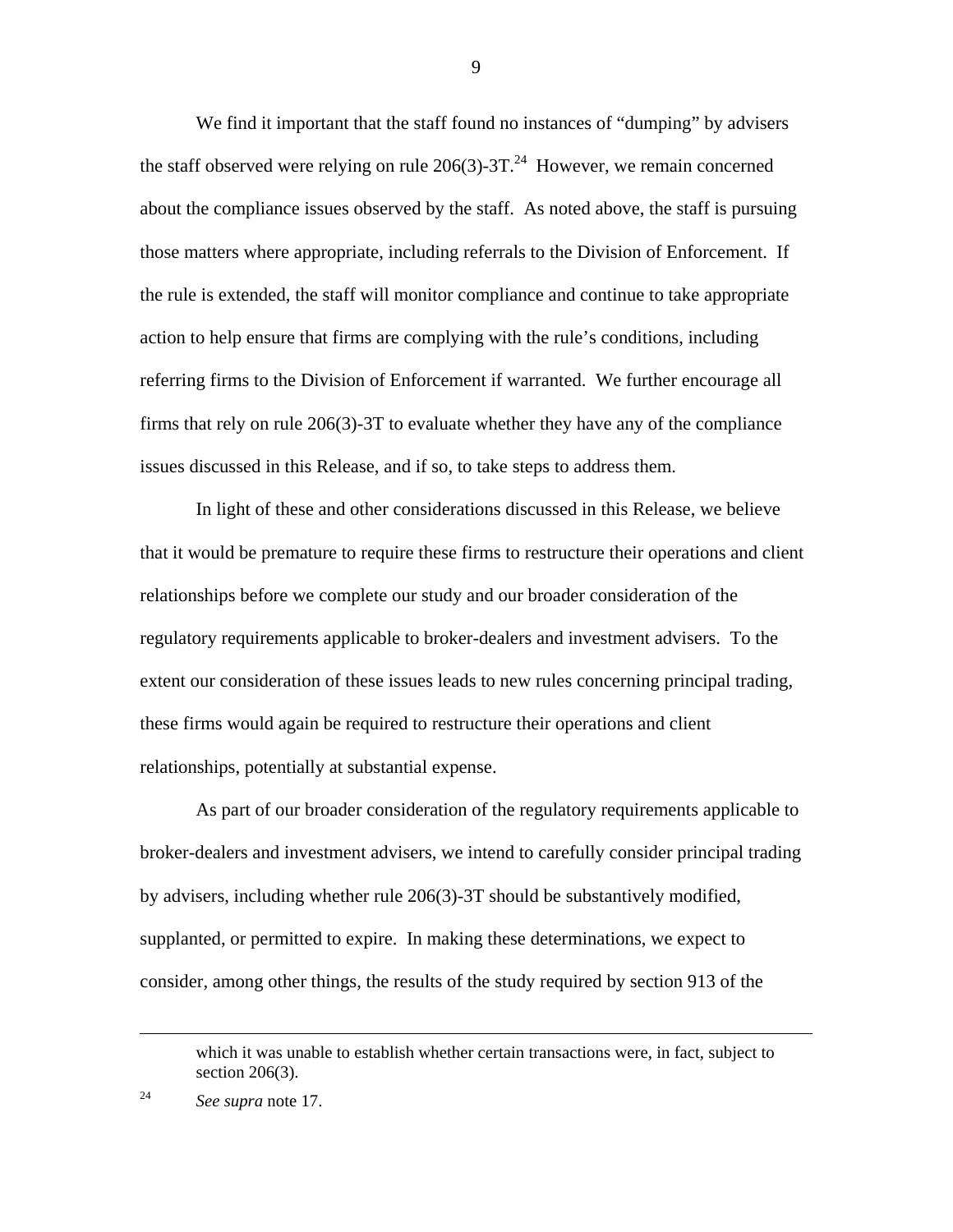Dodd-Frank Act, relevant comments received in connection with the study and any potential rulemaking that may follow, the results of our staff's evaluation of the operation of rule 206(3)-3T, any relevant comments we receive in connection with this proposal, and comments we received in response to the 2007 Principal Trade Rule Release.

We expect to revisit the relief provided in rule 206(3)-3T following the completion of our study. Although we anticipate that will occur prior to the proposed amended expiration date for the temporary rule, we want to ensure that we have sufficient time to complete any potential rulemaking process prior to the rule's expiration.

# **III**. **REQUEST FOR COMMENT**

We request comment on our proposal to extend rule 206(3)-3T for two additional years.

- Is it appropriate to extend rule  $206(3)$ -3T for a limited period of time in its current form while we complete our study and our broader consideration of the regulatory requirements applicable to broker-dealers and investment advisers? Or should we allow the rule to expire?
- Given the compliance issues observed, is extending the rule appropriate?
- Is two years an appropriate period of time to extend the rule? Or should we extend the rule for a different period of time? If so, for how long?

# **IV. PAPERWORK REDUCTION ACT**

Rule 206(3)-3T contains "collection of information" requirements within the meaning of the Paperwork Reduction Act of 1995.<sup>25</sup> The Office of Management and Budget ("OMB") approved the burden estimates presented in the 2007 Principal Trade

44 U.S.C. 3501 *et seq*. 25

 $\overline{a}$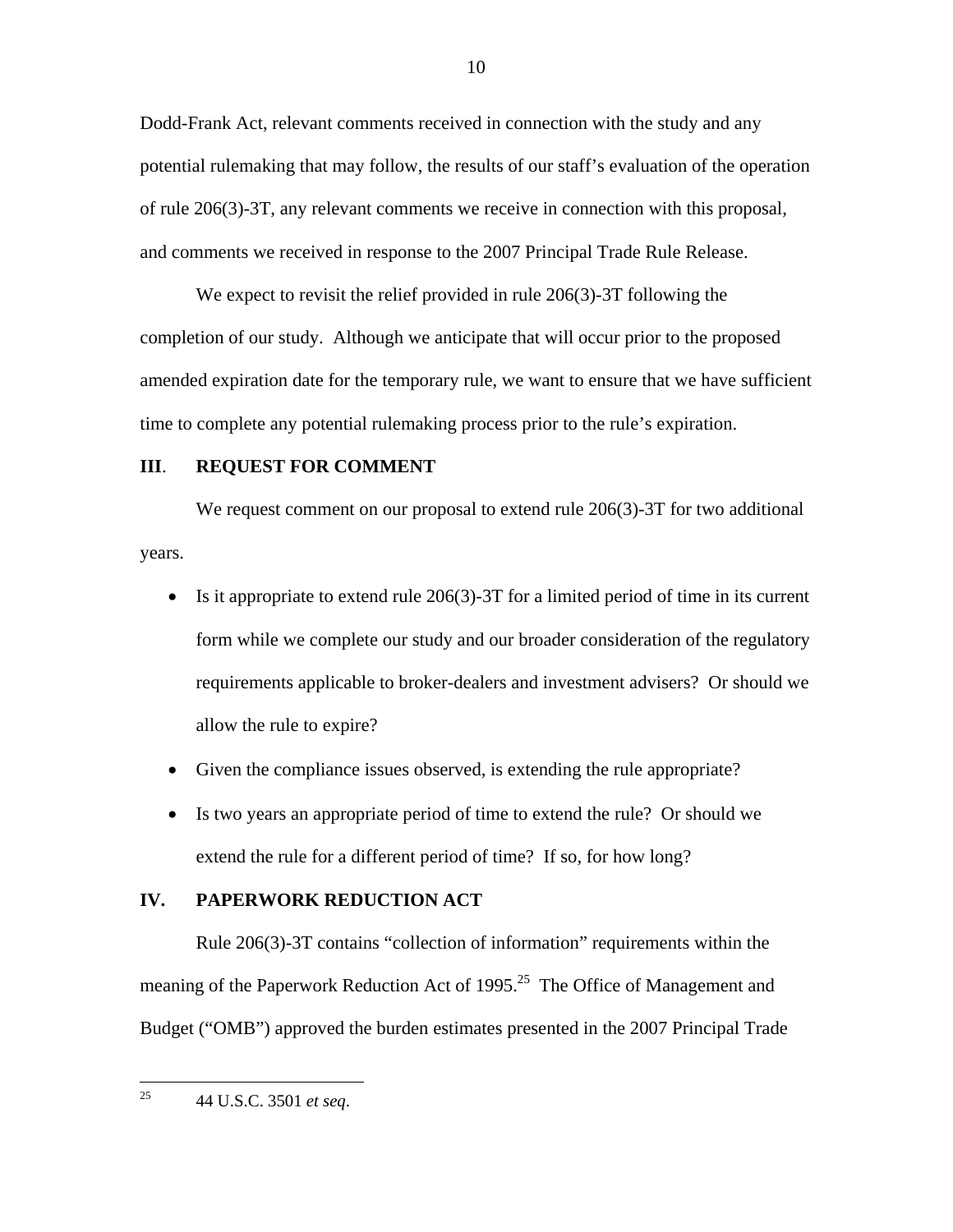Rule Release,<sup>26</sup> first on an emergency basis and subsequently on a regular basis. OMB approved the collection of information with an expiration date of March 31, 2011. An agency may not conduct or sponsor, and a person is not required to respond to, a collection of information unless it displays a currently valid OMB control number. The title for the collection of information is: "Temporary rule for principal trades with certain advisory clients, rule 206(3)-3T" and the OMB control number for the collection of information is 3235-0630. As noted in the Extension Release, the 2007 Principal Trade Rule Release solicited comments on our PRA estimates, but we did not receive comment on them. $27$ 

The amendment to the rule we are proposing today — to extend rule  $206(3)$ -3T for two years — does not affect the burden estimates contained in the 2007 Principal Trade Rule Release. Therefore, as was the case when we extended rule 206(3)-3T in December 2009, we are not revising our Paperwork Reduction Act burden and cost estimates submitted to OMB.

We request comment on whether the estimates and underlying assumptions that are more fully described in the 2007 Principal Trade Rule Release continue to be reasonable.<sup>28</sup> Have circumstances changed since that time such that these estimates should be modified or revised? Persons submitting comments should direct the comments to the Office of Management and Budget, Attention: Desk Officer for the Securities and Exchange Commission, Office of Information and Regulatory Affairs, Washington, DC 20503, and should send a copy to Elizabeth M. Murphy, Secretary,

<sup>26</sup>*See* 2007 Principal Trade Rule Release, Section V.B&C.

<sup>27</sup> <sup>27</sup>*See* Extension Release, Section IV.

<sup>28</sup> <sup>28</sup>*See* 2007 Principal Trade Rule Release, Section V.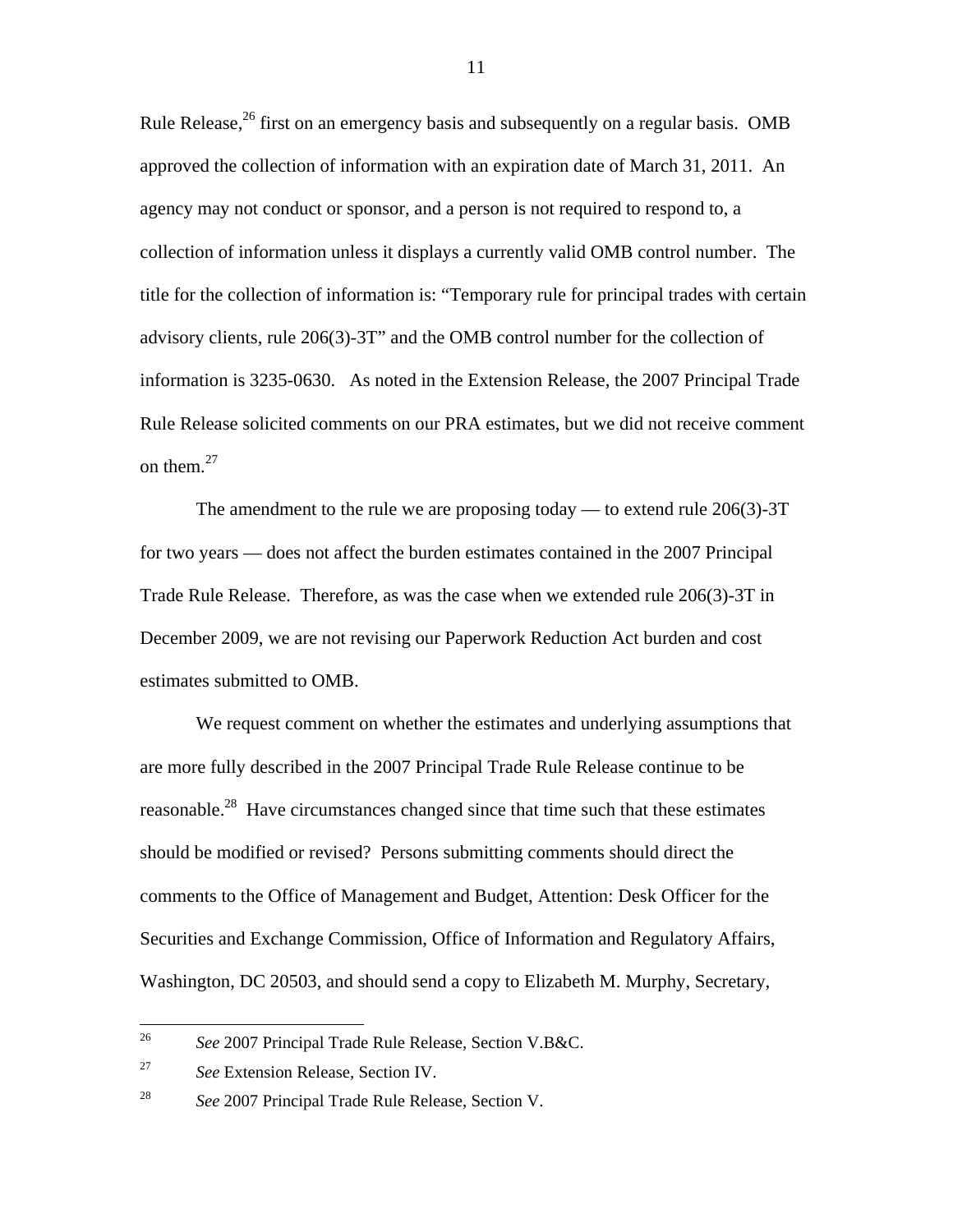Securities and Exchange Commission, 100 F Street, NE, Washington, DC 20549-1090, with referece to File No. S7-23-07.

# **V. COST-BENEFIT ANALYSIS**

Other than proposing to extend rule 206(3)-3T's sunset period for two years, we are not otherwise proposing to modify the rule from the form in which we initially adopted it on an interim final basis in September 2007 or as final in December 2009. We discussed the benefits provided by rule 206(3)-3T in both the 2007 Principal Trade Rule Release and the Extension Release.

In summary, as explained in the 2007 Principal Trade Rule Release and the Extension Release,<sup>29</sup> we believe the principal benefit of rule 206(3)-3T is that it maintains investor choice and protects the interests of investors who formerly held an estimated \$300 billion in fee-based brokerage accounts. A resulting second benefit of the rule is that non-discretionary advisory clients of advisory firms that are also registered as broker-dealers have easier access to a wider range of securities which, in turn, should continue to lead to increased liquidity in the markets for these securities and promote capital formation in these areas. A third benefit of the rule is that it provides the protections of the sales practice rules of the Securities Exchange Act of 1934 ("Exchange  $Act")<sup>30</sup>$  and the relevant self-regulatory organizations because an adviser relying on the rule must also be a registered broker-dealer. Another benefit of rule 206(3)-3T is that it provides a lower cost alternative for an adviser to engage in principal transactions. We did not receive comments directly addressing with supporting data the cost-benefit

 $\overline{a}$ 

See id., Section VI; Extension Release, Section V.

<sup>30</sup> 30 15 U.S.C. 78 *et seq*.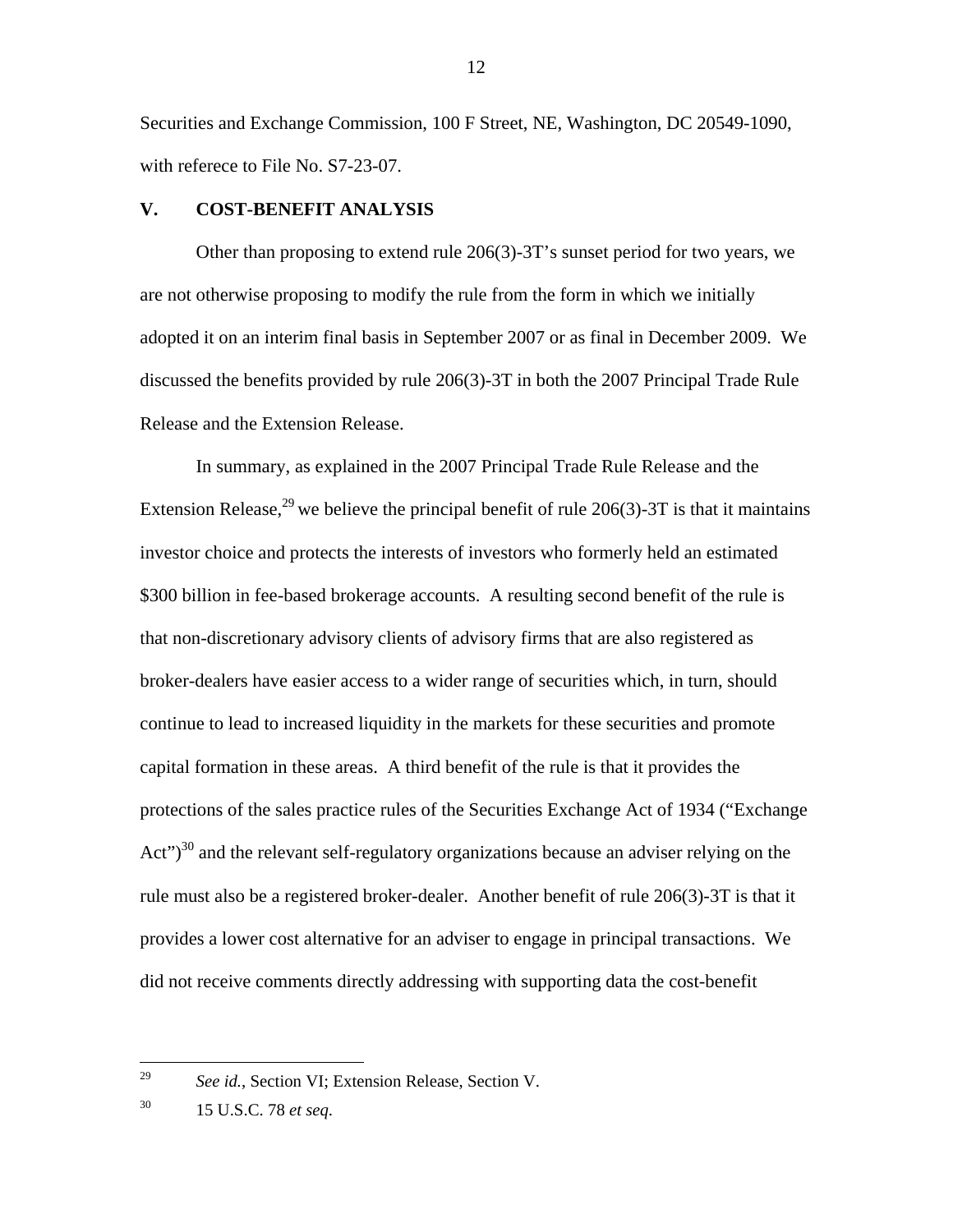analysis we presented in the 2007 Principal Trade Rule Release and we continue to believe those benefits apply today.

In addition to the general benefits described in those releases, there also are benefits to extending the rule for an additional two years. If we do not extend the rule in its current form, firms currently relying on the rule would be required to restructure their operations and client relationships on or before the rule's current expiration date potentially only to have to do so again shortly thereafter (first when the rule expires or is modified, and again if we adopt a new approach after the study mandated by the Dodd-Frank Act, discussed above, is complete). By extending the rule for two years, nondiscretionary advisory clients who have had access to certain securities because of their advisers' reliance on the rule to trade on a principal basis would continue to have access to those securities without disruption. Firms relying on the rule would continue to be able to offer clients and prospective clients access to certain securities on a principal basis as well and would not need during this two-year period to incur the cost of adjusting to a new set of rules or abandoning the systems established to comply with the current rule. In other words, extension would avoid disruption to clients and firms during the period while we complete the study mandated by section 913 of the Dodd-Frank Act and our broader consideration of the regulatory requirements applicable to broker-dealers and investment advisers.

We also described the costs associated with rule 206(3)-3T, including the operational costs associated with complying with the rule, in the 2007 Principal Trade Rule Release and the Extension Release. We presented estimates of the costs of each of the rule's disclosure elements, including: prospective disclosure and consent; transaction-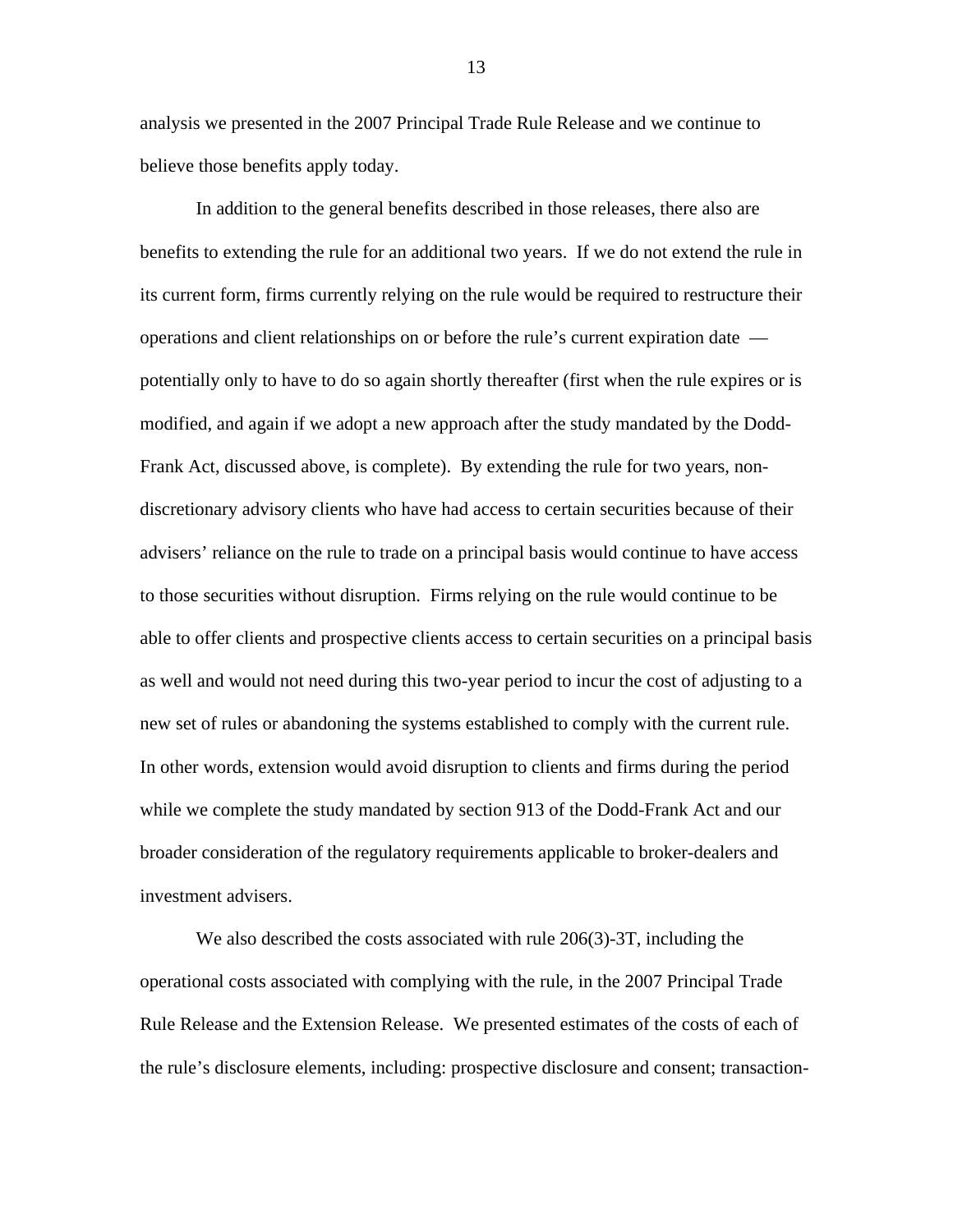affect those costs.<sup>31</sup> by-transaction disclosure and consent; transaction-by-transaction confirmations; and the annual report of principal transactions. We also provided estimates for the following related costs of compliance with rule 206(3)-3T: (i) the initial distribution of prospective disclosure and collection of consents; (ii) systems programming costs to ensure that trade confirmations contain all of the information required by the rule; and (iii) systems programming costs to aggregate already-collected information to generate compliant principal transactions reports. We did not receive comments directly addressing with supporting data the cost-benefit analysis we presented in the 2007 Principal Trade Rule Release and we believe the amendments we are proposing today would not materially

 would incur the costs associated with complying with the rule for two additional years. We request comment on all aspects of the cost-benefit analysis, including the We recognize that if today's amendment is adopted, firms relying on the rule

accuracy of the potential costs and benefits identified and assessed in this Release, the 2007 Principal Trade Rule Release and the Extension Release, as well as any other costs or benefits that may result from the proposal.

# **VI. PROMOTION OF EFFICIENCY, COMPETITION, AND CAPITAL FORMATION**

Section 202(c) of the Advisers Act mandates that the Commission, when engaging in rulemaking that requires it to consider or determine whether an action is necessary or appropriate in the public interest, consider, in addition to the protection of

 31 In the 2007 Principal Trade Rule Release, we estimated the total overall costs, including estimated costs for all eligible advisers and eligible accounts, relating to compliance with rule 206(3)-3T to be \$37,205,569. *See* 2007 Principal Trade Rule Release, Section VI.D.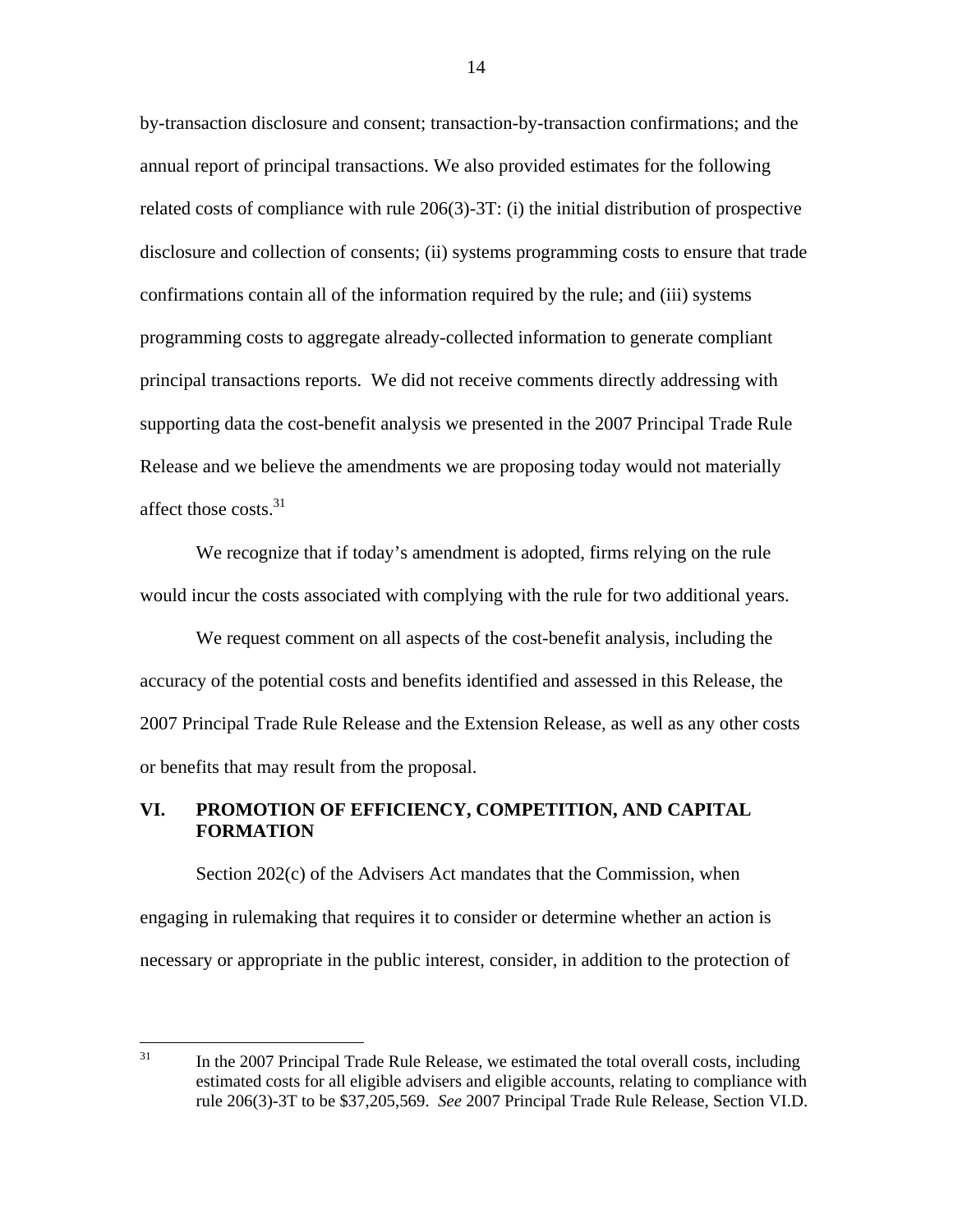investors, whether the action will promote efficiency, competition, and capital formation.32

We explained in the 2007 Principal Trade Rule Release and the Extension Release the manner in which rule 206(3)-3T, in general, would promote these aims. We continue to believe that this analysis generally applies today.

As noted in the Extension Release, we received comments on the 2007 Principal Trade Rule Release from commenters who opposed the limitation of the temporary rule to investment advisers that are also registered as broker-dealers, as well as to accounts that are subject to both the Advisers Act and Exchange Act as providing a competitive advantage to investment advisers that are also registered broker-dealers.<sup>33</sup> Based on our experience with the rule to date, just as we noted in the Extension Release, we have no reason to believe that broker-dealers (or affiliated but separate investment advisers and broker-dealers) are put at a competitive disadvantage to advisers that are themselves also registered as broker-dealers;<sup>34</sup> however we intend to continue to evaluate the effects of the rule on efficiency, competition and capital formation as we complete the study mandated by section 913 of the Dodd-Frank Act and our broader consideration of the regulatory requirements applicable to broker-dealers and investment advisers.

We anticipate no new effects on efficiency, competition and capital formation would result from the two-year extension. However, during that time, we would continue to assess the rule's operation and impact along with intervening developments.

<u>.</u>

<sup>15</sup> U.S.C. 80b-2(c).

<sup>33</sup> <sup>33</sup>*See* Extension Release, Section VI; Comment Letter of the Financial Planning Association (Nov. 30, 2007).

<sup>34</sup> <sup>34</sup>*See* Extension Release, Section VI.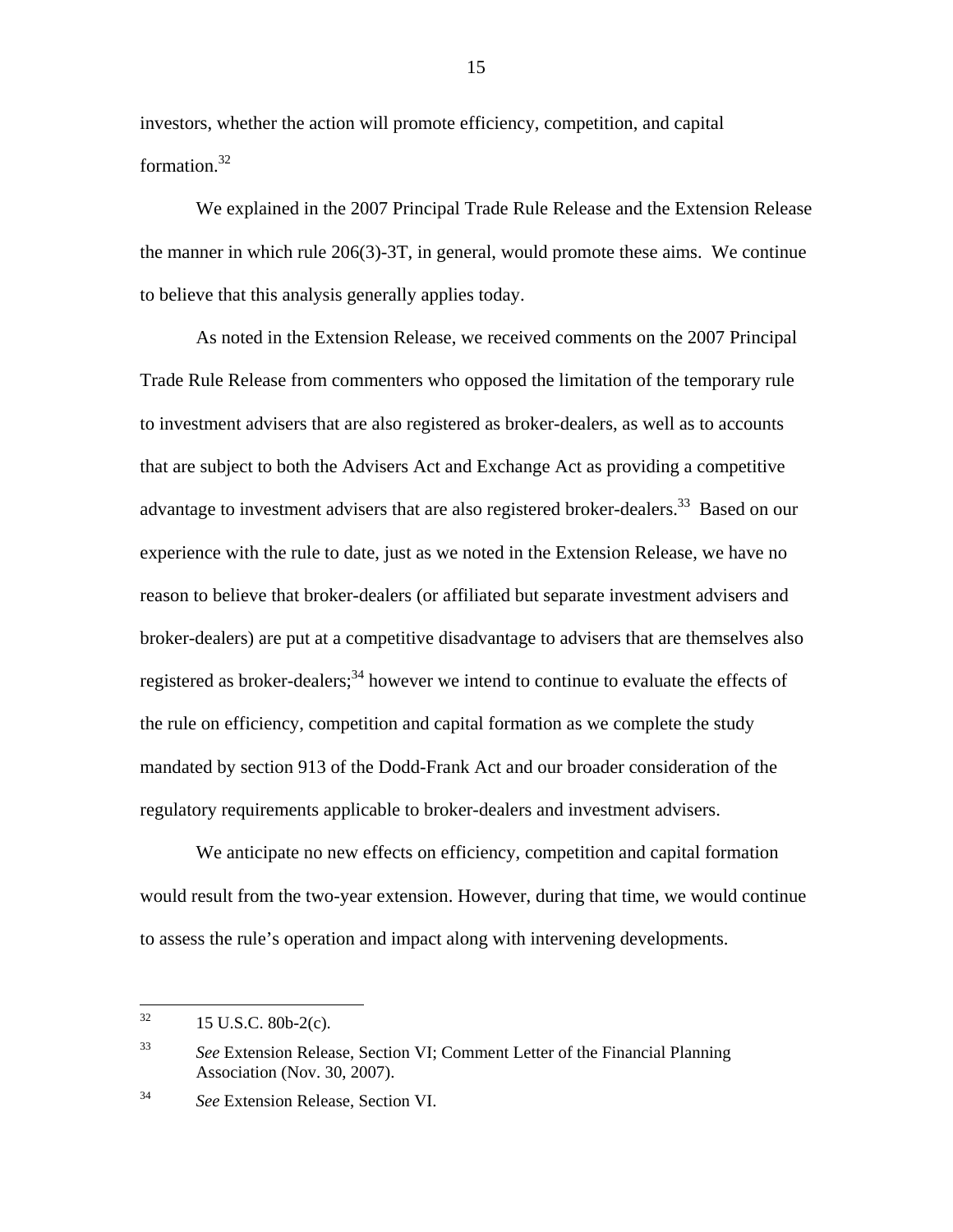We request comment on whether the proposal, if adopted, would promote efficiency, competition, and capital formation. Commenters are requested to provide empirical data to support their views.

# **VII. INITIAL REGULATORY FLEXIBILITY ACT ANALYSIS**

with section  $3(a)$  of the Regulatory Flexibility Act.<sup>35</sup> The Commission has prepared the following Initial Regulatory Flexibility Analysis ("IRFA") regarding the proposed amendment to rule 206(3)-3T in accordance

## **A. Reasons for Proposed Action**

We are proposing to extend rule 206(3)-3T for two years in its current form because we believe that it would be premature to require firms relying on the rule to restructure their operations and client relationships before we complete our study and our broader consideration of the regulatory requirements applicable to broker-dealers and investment advisers.

## **B. Objectives and Legal Basis**

The objective of the proposed amendment to rule 206(3)-3T, as discussed above, is to permit firms currently relying on rule 206(3)-3T to limit the need to modify their operations and relationships on multiple occasions, both before and potentially after we complete our study and any related rulemaking.

We are proposing to amend rule 206(3)-3T pursuant to sections 206A and 211(a) of the Advisers Act [15 U.S.C. 80b-6a and 15 U.S.C. 80b-11(a)].

#### **C. Small Entities Subject to the Rule**

 $\overline{a}$ 

<sup>5</sup> U.S.C. 603(a).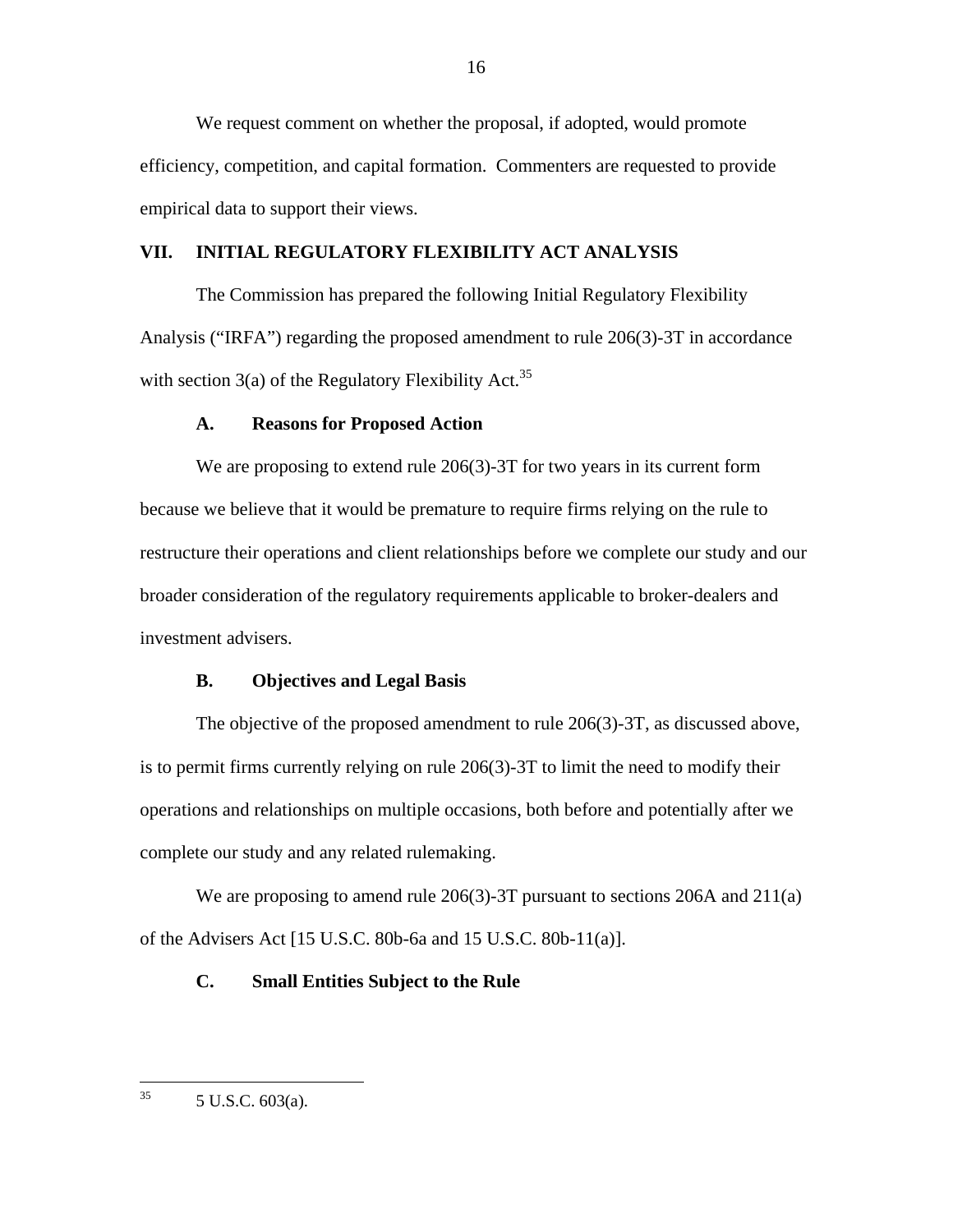Rule 206(3)-3T is an alternative method of complying with Advisers Act section 206(3) and is available to all investment advisers that: (i) are registered as broker-dealers under the Exchange Act; and (ii) effect trades with clients directly or indirectly through a broker-dealer controlling, controlled by or under common control with the investment adviser, including small entities. Under Advisers Act rule 0-7, for purposes of the Regulatory Flexibility Act an investment adviser generally is a small entity if it: (i) has assets under management having a total value of less than \$25 million; (ii) did not have total assets of \$5 million or more on the last day of its most recent fiscal year; and (iii) does not control, is not controlled by, and is not under common control with another investment adviser that has assets under management of \$25 million or more, or any person (other than a natural person) that had \$5 million or more on the last day of its most recent fiscal year.<sup>36</sup>

We estimate that as of November 1, 2010, 680 SEC-registered investment advisers were small entities. $37$  As discussed in the 2007 Principal Trade Rule Release, we opted not to make the relief provided by rule 206(3)-3T available to all investment advisers, and instead have restricted it to investment advisers that also are registered as broker-dealers under the Exchange Act.<sup>38</sup> We therefore estimate for purposes of this IRFA that 38 of these small entities (those that are both investment advisers and brokerdealers) could rely on rule  $206(3)$ -3T.<sup>39</sup>

# **D. Reporting, Recordkeeping, and other Compliance Requirements**

<u>.</u>

<sup>36</sup>*See* 17 CFR 275.0-7.

<sup>37</sup> IARD data as of November 1, 2010.

<sup>38</sup> <sup>38</sup>*See* 2007 Principal Trade Rule Release, Section VIII.B.

<sup>39</sup> IARD data as of November 1, 2010.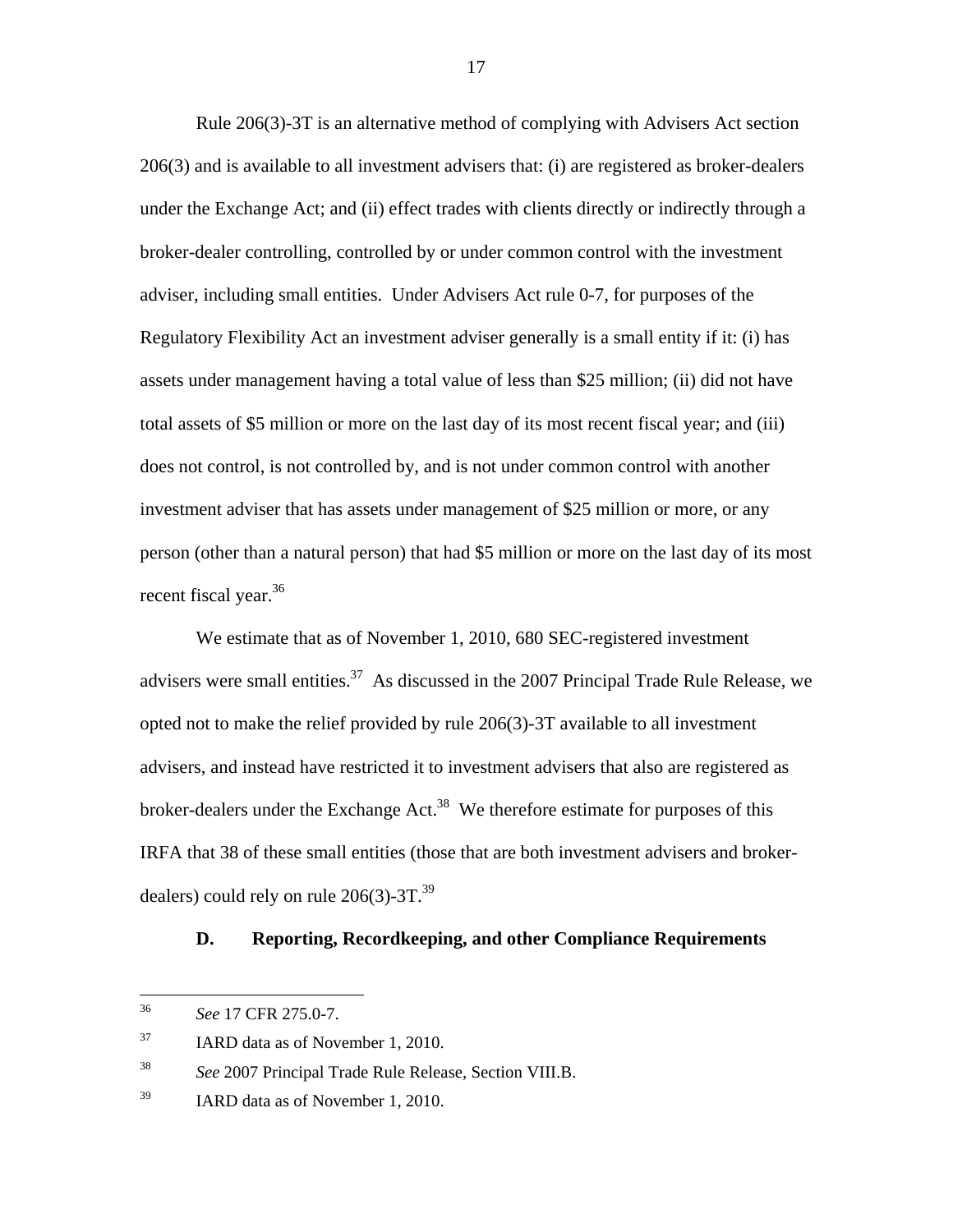The provisions of rule 206(3)-3T impose certain reporting or recordkeeping requirements, and our proposal, if adopted, would extend the imposition of these requirements for an additional two years. We do not, however, expect that the proposed two-year extension would alter these requirements.

Rule 206(3)-3T is designed to provide an alternative means of compliance with the requirements of section 206(3) of the Advisers Act. Investment advisers taking advantage of the rule with respect to non-discretionary advisory accounts would be required to make certain disclosures to clients on a prospective, transaction-bytransaction and annual basis.

Specifically, rule 206(3)-3T permits an adviser, with respect to a nondiscretionary advisory account, to comply with section 206(3) of the Advisers Act by, among other things: (i) making certain written disclosures; (ii) obtaining written, revocable consent from the client prospectively authorizing the adviser to enter into principal trades; (iii) making oral or written disclosure and obtaining the client's consent orally or in writing prior to the execution of each principal transaction; (iv) sending to the client confirmation statements for each principal trade that disclose the capacity in which the adviser has acted and indicating that the client consented to the transaction; and  $(v)$ delivering to the client an annual report itemizing the principal transactions. Advisers are already required to communicate the content of many of the disclosures pursuant to their fiduciary obligations to clients. Other disclosures are already required by rules applicable to broker-dealers.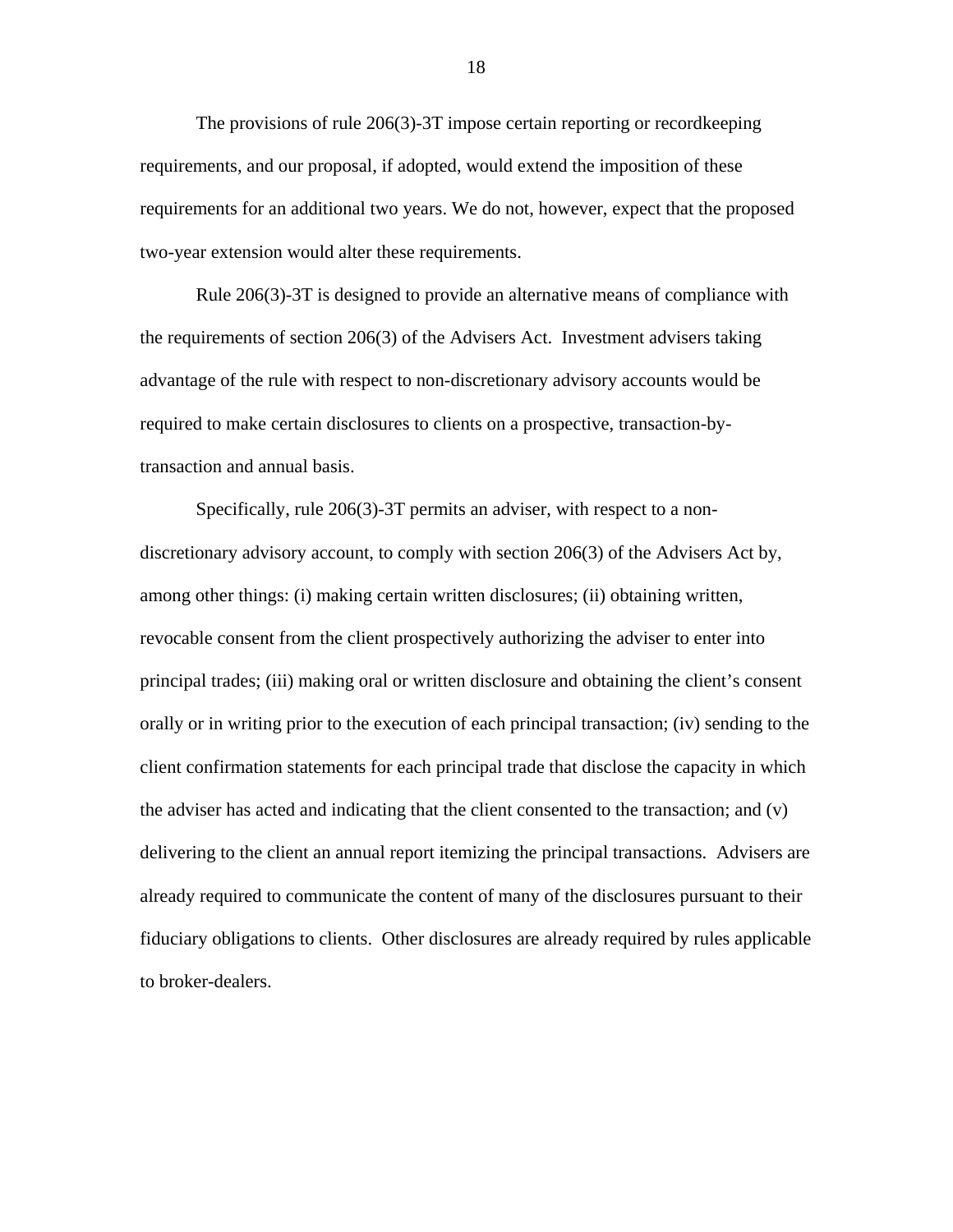Our proposed amendment, if adopted, only would extend the rule for two years in its current form. Advisers currently relying on the rule already should be making the disclosures described above.

## **E. Duplicative, Overlapping, or Conflicting Federal Rules**

We believe that there are no rules that duplicate or conflict with rule 206(3)-3T, which presents an alternative means of compliance with the procedural requirements of section 206(3) of the Advisers Act that relate to principal transactions.

We note, however, that rule 10b-10 under the Exchange Act is a separate confirmation rule that requires broker-dealers to provide certain information to their customers regarding the transactions they effect. Furthermore, FINRA rule 2230 requires broker-dealers that are members of FINRA to deliver a written notification containing certain information, including whether the member is acting as a broker for the customer or is working as a dealer for its own account. Brokers and dealers typically deliver this information in confirmations that fulfill the requirements of rule 10b-10 under the Exchange Act. Rule G-15 of the Municipal Securities Rulemaking Board also contains a separate confirmation rule that governs member transactions in municipal securities, including municipal fund securities. In addition, investment advisers that are qualified custodians for purposes of rule 206(4)-2 under the Advisers Act and that maintain custody of their advisory clients' assets must send quarterly account statements to their clients pursuant to rule 206(4)-2(a)(3) under the Advisers Act.

These rules overlap with certain elements of rule 206(3)-3T, but we designed the temporary rule to work efficiently together with existing rules by permitting firms to incorporate the required disclosure into one confirmation statement.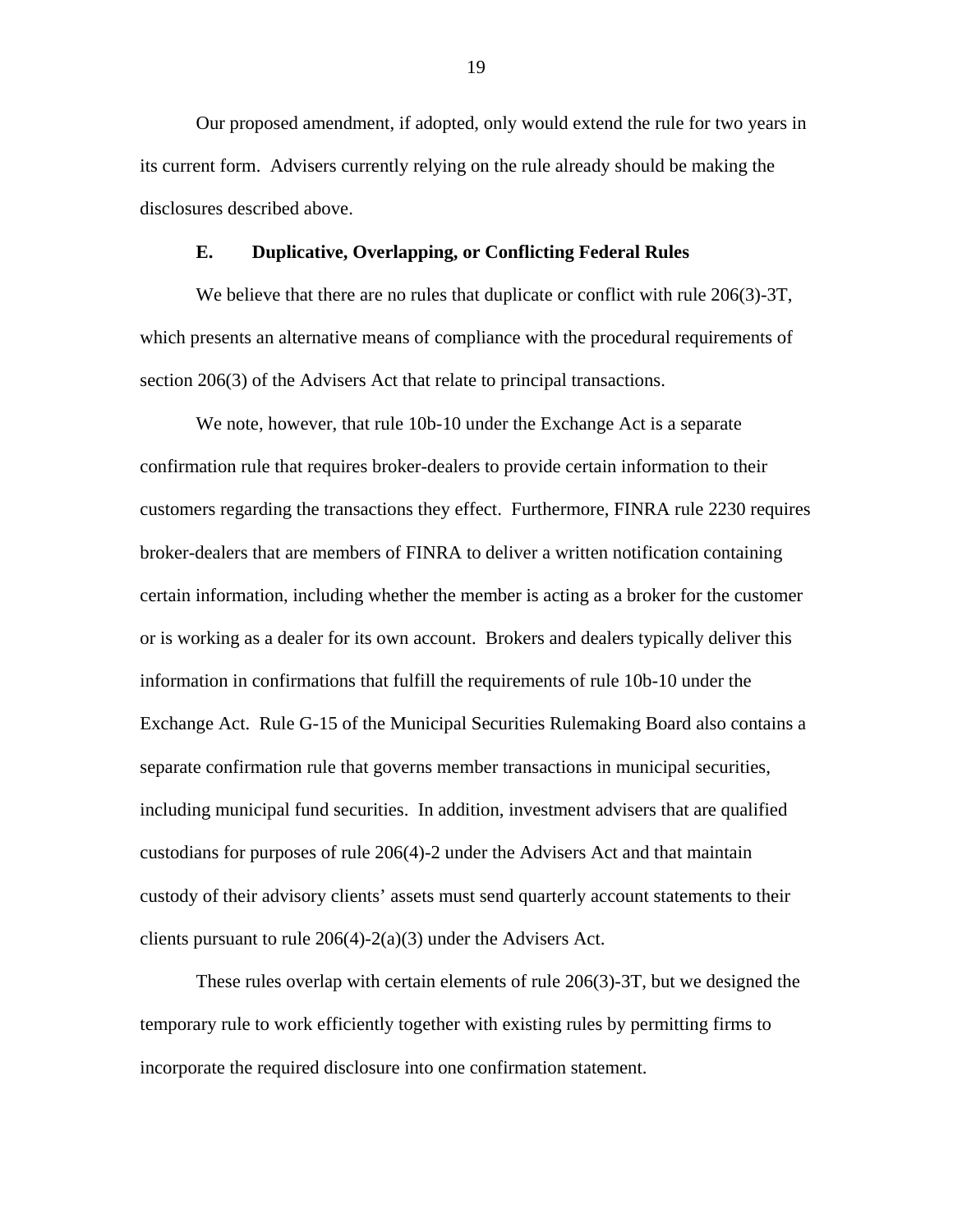# **F. Significant Alternatives**

The Regulatory Flexibility Act directs us to consider significant alternatives that would accomplish our stated objective, while minimizing any significant adverse impact on small entities.<sup>40</sup> Alternatives in this category would include: (i) establishing different compliance or reporting standards or timetables that take into account the resources available to small entities; (ii) clarifying, consolidating, or simplifying compliance requirements under the rule for small entities; (iii) using performance rather than design standards; and (iv) exempting small entities from coverage of the rule, or any part of the rule.

We believe that special compliance or reporting requirements or timetables for small entities, or an exemption from coverage for small entities, may create the risk that the investors who are advised by and effect securities transactions through such small entities would not receive adequate disclosure. Moreover, different disclosure requirements could create investor confusion if it creates the impression that small investment advisers have different conflicts of interest with their advisory clients in connection with principal trading than larger investment advisers. We believe, therefore, that it is important for the disclosure protections required by the rule to be provided to advisory clients by all advisers, not just those that are not considered small entities. Further consolidation or simplification of the proposals for investment advisers that are small entities would be inconsistent with the Commission's goals of fostering investor protection.

 $\overline{a}$ 

<sup>40</sup> *See* 5 U.S.C. 603(c).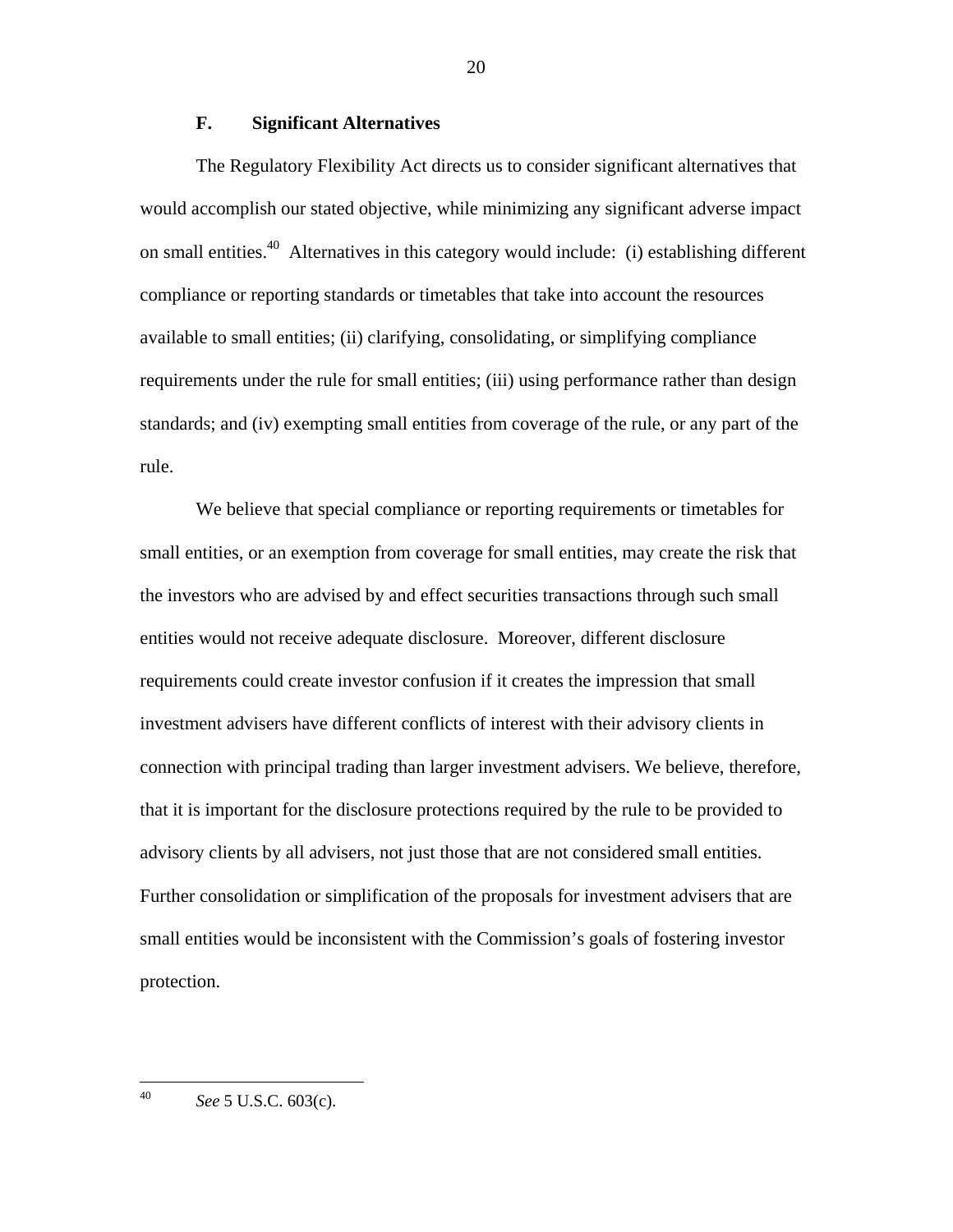We have endeavored through rule 206(3)-3T to minimize the regulatory burden on all investment advisers eligible to rely on the rule, including small entities, while meeting our regulatory objectives. It was our goal to ensure that eligible small entities may benefit from the Commission's approach to the new rule to the same degree as other eligible advisers. The condition that advisers seeking to rely on the rule must also be registered as broker-dealers and that each account with respect to which an adviser seeks to rely on the rule must be a brokerage account subject to the Exchange Act, and the rules thereunder, and the rules of the self-regulatory organization(s) of which it is a member, reflect what we believe is an important element of our balancing between easing regulatory burdens (by affording advisers an alternative means of compliance with section 206(3) of the Act) and meeting our investor protection objectives.<sup>41</sup> Finally, we do not consider using performance rather than design standards to be consistent with our statutory mandate of investor protection in the present context.

## **G. Solicitation of Comments**

 $\overline{a}$ 

We solicit written comments regarding our analysis. We request comment on whether the rule will have any effects that we have not discussed. We request that commenters describe the nature of any impact on small entities and provide empirical data to support the extent of the impact.

Do small investment advisers believe an alternative means of compliance with section 206(3) of the Advisers Act should be available to more of them?

 41 *See* 2007 Principal Trade Rule Release, Section II.B.7 (noting commenters that objected to this condition as disadvantaging small broker-dealers (or affiliated but separate investment advisers and broker-dealers)).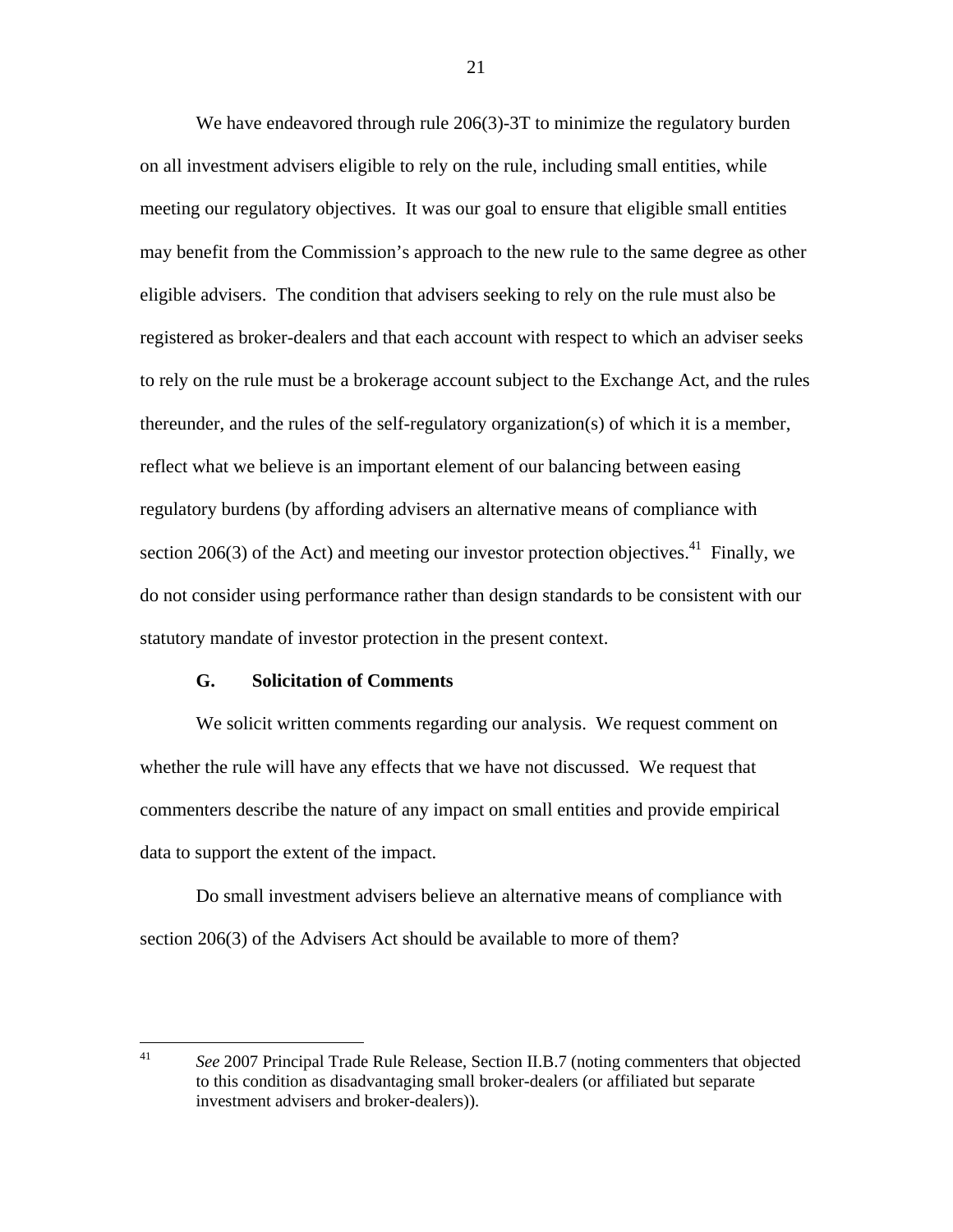# **VIII. CONSIDERATION OF IMPACT ON THE ECONOMY**

For purposes of the Small Business Regulatory Enforcement Fairness Act of 1996, or "SBREFA,"<sup>42</sup> we must advise OMB whether a proposed regulation constitutes a "major" rule. Under SBREFA, a rule is considered "major" where, if adopted, it results in or is likely to result in: (1) an annual effect on the economy of \$100 million or more; (2) a major increase in costs or prices for consumers or individual industries; or (3) significant adverse effects on competition, investment or innovation.

We request comment on the potential impact of the proposed amendment on the economy on an annual basis. Commenters are requested to provide empirical data and other factual support for their views to the extent possible.

# **IX. STATUTORY AUTHORITY**

The Commission is proposing to amend rule 206(3)-3T pursuant to sections 206A and 211(a) of the Advisers Act.

# **LIST OF SUBJECTS IN 17 CFR PART 275**

Investment advisers, Reporting and recordkeeping requirements.

#### **TEXT OF PROPOSED RULE AMENDMENT**

For the reasons set out in the preamble, Title 17, Chapter II of the Code of Federal

Regulations is proposed to be amended as follows.

1

# **PART 275 -- RULES AND REGULATIONS, INVESTMENT ADVISERS ACT OF 1940**

1. The authority citation for Part 275 continues to read in part as follows:

**Authority:** 15 U.S.C. 80b-2(a)(11)(G), 80b-2(a)(17), 80b-3, 80b-4, 80b-4a,

Pub. L. No. 104-121, Title II, 110 Stat. 857 (1996) (codified in various sections of 5 U.S.C., 15 U.S.C. and as a note to 5 U.S.C. 601).